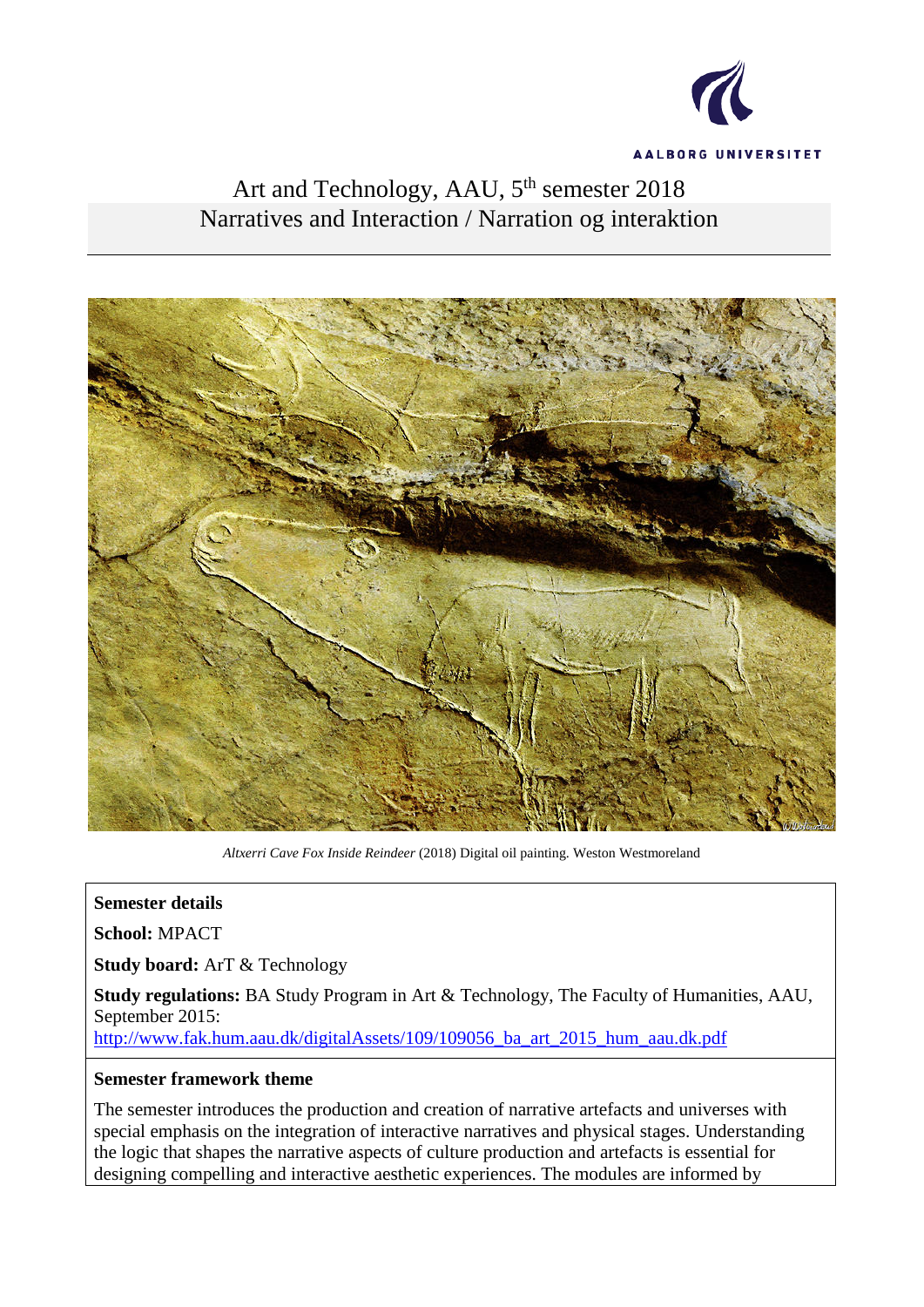theoretical and practical courses and seminars concerning concept development with new media including interactive cinema, video editing, scripting, screenings, workshops and discussion. The semester projects provide opportunities to establish collaborative processes and projects with external partners and the city of Aalborg.

## **Semester organisation and time schedule**

The semester is organized around a central collaborative project: the development of an experimental, participatory performance project in collaboration with Aalborg Theatre and two resident artists. Students will work in small groups on the development of a cohesive, unified performance project titled *The Foxcave*.

The semester consists of 4 modules: **Module 15**: *Narratives and Interaction*, (15 ECTS); **Module 16**: *Mixed Reality Technologies* (5 ECTS); **Module 17**: *Art-Based Research* (5 ECTS); and **Module 18** (Elective): *Multimedia Programming* (5 ECTS).

## **Important Dates**

| Module 18<br><b>MMP</b><br>Hand In Week 41 | Module17<br>Module 16<br>Module 15<br><b>ABR</b><br><b>MRT</b><br><b>NDMI</b><br>Hand-In Week 43<br>(Active Participation)<br><b>HAND-IN Dec 20</b> |
|--------------------------------------------|-----------------------------------------------------------------------------------------------------------------------------------------------------|
| Week 36                                    | Semester Start/Shusterman Performance Workshop                                                                                                      |
| Week 37                                    | FOXCAVE Workshop #1 – Sep 12-13 <sup>th</sup> ; Video Editing                                                                                       |
| Week 38                                    | MMP – Soft Robotics Workshop with Jonas Jørgensen                                                                                                   |
| Week 39                                    | Video Editing/ Editing Suites Reserved                                                                                                              |
| Week 40                                    | ABR Workshop #1: October $2nd$ 5pm-8pm (Kul)                                                                                                        |
| Week 41                                    | <b>MMP</b> Hand-In                                                                                                                                  |
|                                            | ABR Workshop #2 October 9th 5-8pm (Kul)                                                                                                             |
| Week 42                                    | ABR – Workshop #3 & 4 Prøve 16 October (Nordkraft)                                                                                                  |
| Week 43                                    | Hand-In (ABR)                                                                                                                                       |
|                                            | Utopia (Youth Performance Training Program) – ABR – Oct $26/27$ in Hjorring                                                                         |
| Week 44                                    | ABR Examination (29th, 30th)                                                                                                                        |
| Week 45                                    | FOXCAVE Workshop #2 – Nov 7-8, 10h-15h; PROJECT WORK                                                                                                |
| Week 46                                    | PROJECT WORK                                                                                                                                        |
| Week 47                                    | PROJECT WORK                                                                                                                                        |
| Week 48                                    | <b>Technical Rehearsals (AAL Theatre)</b>                                                                                                           |
|                                            | ArT Exhibition (ArT1 $&$ ArT3)                                                                                                                      |
| Week 49                                    | Performances (AAL Theatre) (Artists present Dec 4-5)                                                                                                |
| Week 50                                    | Writing Week                                                                                                                                        |
| Week 51                                    | Module 15: Hand-In Dec 17                                                                                                                           |
| Week 2                                     | January 7-8 ArT 5 Module 15: Oral Exams                                                                                                             |
|                                            | Production Week Schedule Week 48/49 (Nov 26- Dec 10) Aalborg Theatre                                                                                |
| Nov $26 -$ Load-in                         |                                                                                                                                                     |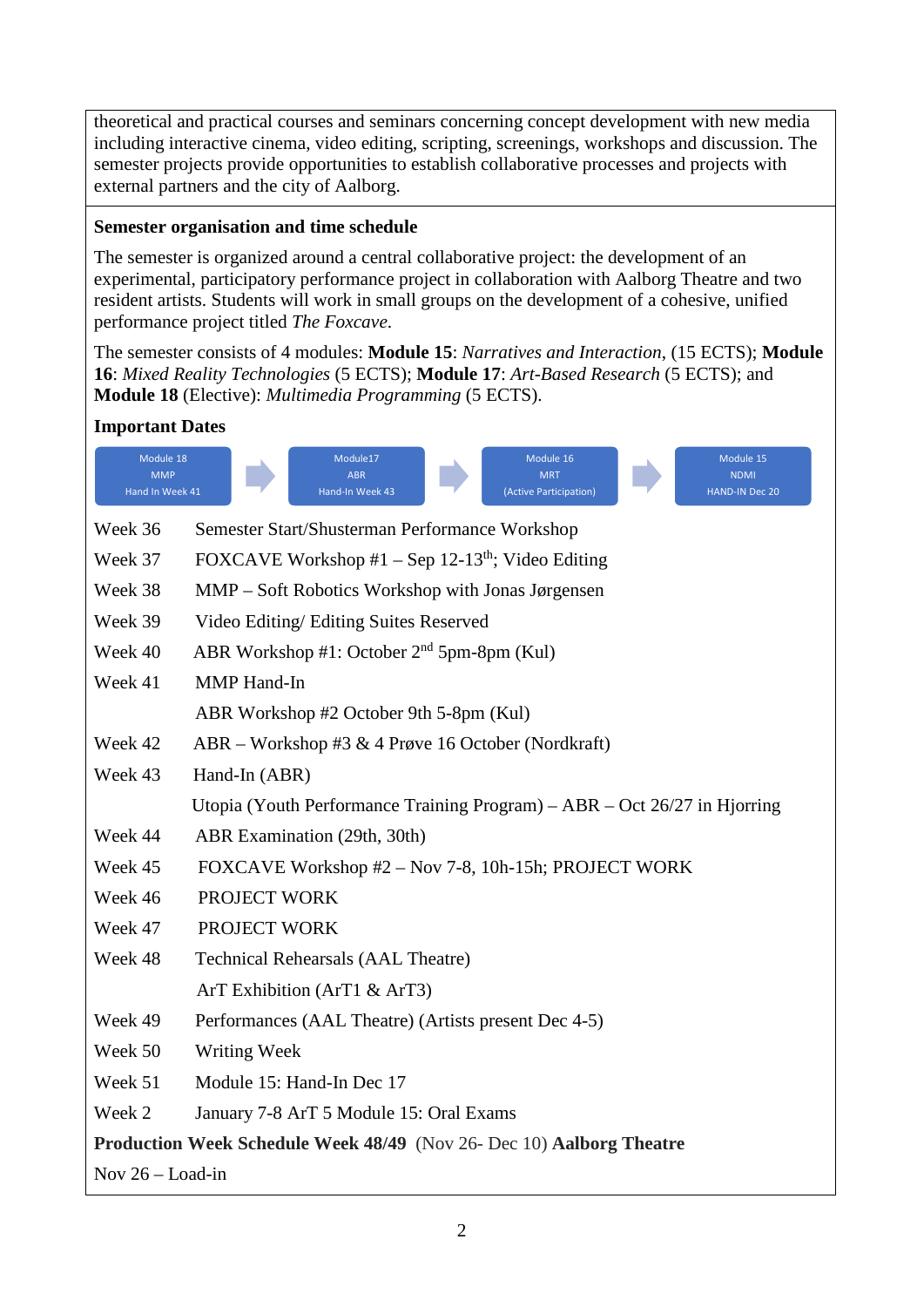Nov 27-Dec 1 Technical rehearsals

Dec 5 – Invited Dress Rehearsal (ArT)

Dec 6-8 Public Performances

Dec 9 – OFF (theatre is closed)

Dec 10 – Strike/Load-Out

**Module 15**: *Narratives and Interaction*, (15 ECTS). The module comprises the semester-project and the following courses supporting the semester-project (10 ECTS):

- 1. *Artistic and Academic Methodology V* (Participatory Methods). Course Coordinator: Elizabeth Jochum. Lecturer: Sandro Masai (1 ECTS). Lectures and workshops. (Integration of the courses on Artistic and Academic Methodology and Manuscript).
- 2. *Dramaturgy and Media*: Narrative theories from literature, film, performance and new media. Course coordinator: Elizabeth Jochum. Lecturers: Elizabeth Jochum and Falk Heinrich (2 ECTS). Lectures, workshops and in-course assignments.
- 3. *Manuscript I*: Storyboards, playwrighting and authoring performance scores. Course Coordinator: Elizabeth Jochum (1 ECTS).
- 4. *Video Editing*: Video Camera, Projection and Live Performance. Course coordinator: Elizabeth Jochum. Lecturer: Thomas Busk. (1 ECTS)

**Module 16**: *Mixed Reality Technologies* (5 ECTS). Focuses on the technology needed to do your semester-projects. The module comprises the following courses:

1. Programming Multimedia Systems. Course coordinator: Cumhur Erkut. Lecturers: Cumhur Erkut, Sune Petersen, TBA (2 ECTS).

**Module 17**: *Art-Based Research* (5 ECTS) is about concept development strategies and practicebased research. The module comprises the following courses:

1. Art-Based Research: Theory and Practice. Course coordinator: Falk Heinrich. Lecturers: Falk Heinrich. (2 ECTS).

**Module 18** (Elective): *Multimedia Programming* (5 ECTS). The module comprises the following courses:

1. Multimedia Programming. Course coordinator: Markus Löchtefeld. Lecturers: Markus Löchtefeld, Elizabeth Jochum, Jonas Jørgensen. (2 ECTS).

*Or* You can attend course(s) offered by other study programs. Contact the study counselors or Anne Nielsen for further information.

## **REPORT FORMAT**

Please use the following template for your Semester Report (Hand-In).

#### ABSTRACT

A short paragraph summarizing the main aspects of the investigation---context, problem, results, and insights.

#### INTRODUCTION

This is where you set the context for your work. What is the big picture? What is the motivation for investigating this area?

## PROBLEM STATEMENT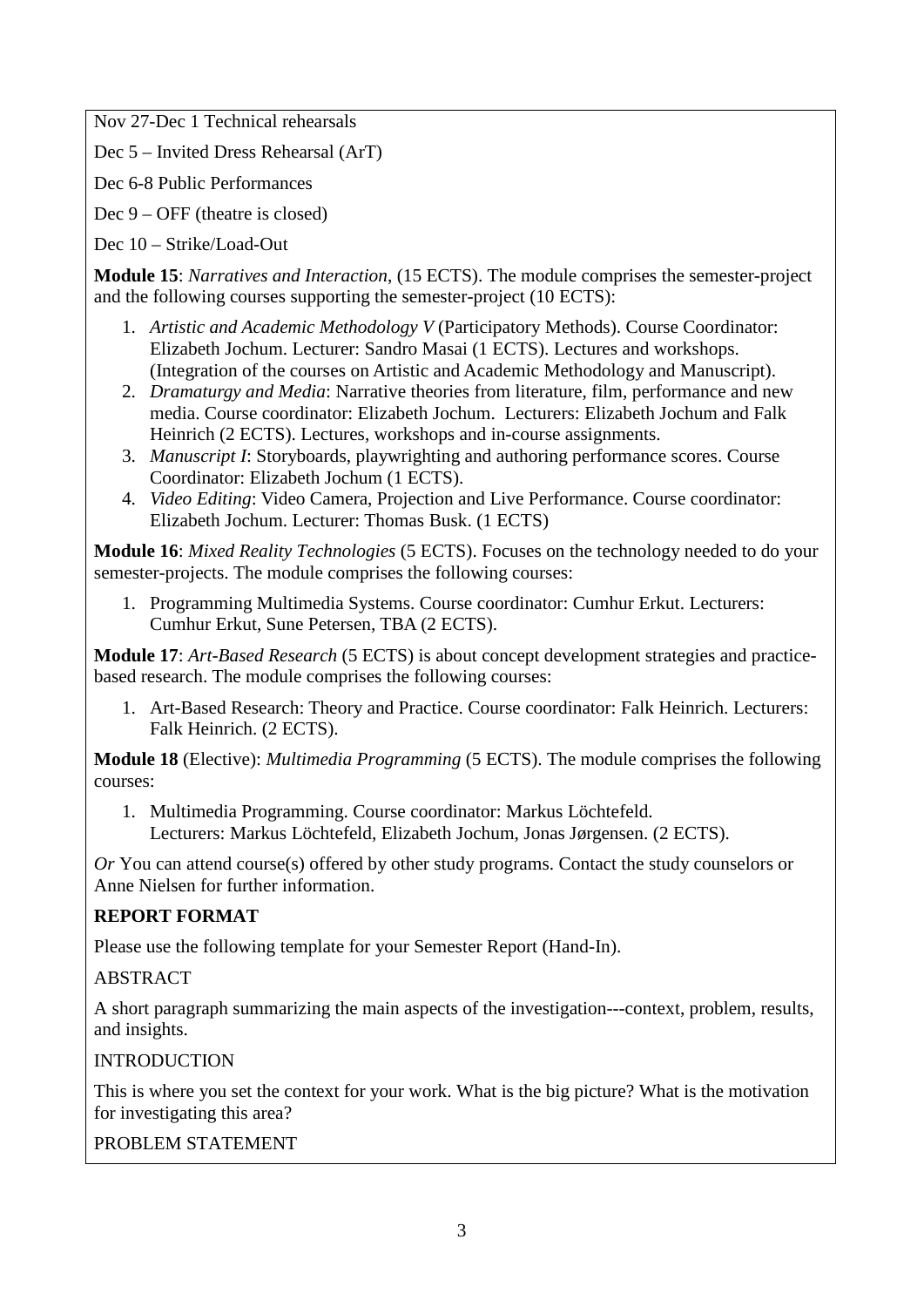Here you concisely state what the problem is you are investigating. You may also present a hypothesis to be supported or rejected through your own experiments.

## BACKGROUND

This should contain previous work in the area you are investigating. This is of major importance in conducting any type of research, academic or otherwise. You should clearly identify antecedents and point out both the importance and shortcomings of each in relation to your own work. Always reference refutable sources (i.e., peer-reviewed journals, books, etc.) and, when possible, primary sources (i.e., the original author of the work) to avoid misinformation. Google and Wikipedia are okay only as starting points.

## **DESIGN**

Here is where you outline your process of creation and the decisions you made along the way. Elaborate on and justify your artistic, aesthetic, and technical choices. Describe your experiment design and any methods you may have used.

## IMPLEMENTATION

How was the final work constructed? Include overall system diagrams and exhibition arrangement. Detail the most important aspects of the implementation and place the rest in the appendix. One should be able to fully and unambiguously re-create your artwork based on the information in this section.

## ANALYSIS

Was your work successful? Support this with experimental data. If you made an initial hypothesis, do your observations support or reject it?

## COLLABORATION

Please provide individual descriptions and self-evaluations of your individual contribution to the production team, and reflect on the collaboration with the external partners. One or two paragraphs per student (should be written in the first person).

## FUTURE WORK

Is there anything you could have done better? How? If you were to develop this project more, what would you work on next?

## **CONCLUSION**

This is where you bring it all together. It is NOT simply a summary of what you have done---that is supplied by the abstract. You should connect all the dots and synthesize new insights here. What can others learn from this?

## **REFERENCES**

List of references following the **APA referencing style**.

## APPENDIX

Include all data produced during your investigation. This can include experimentation/observation logs, transcriptions of interviews, survey data, source code, etc. Note that the main text can reference the information in this section.

All figures, tables, and images in the report must be labeled with a brief description and cited in the main text. You are also required to make a video documentation of the final artefact and hand it in with the report.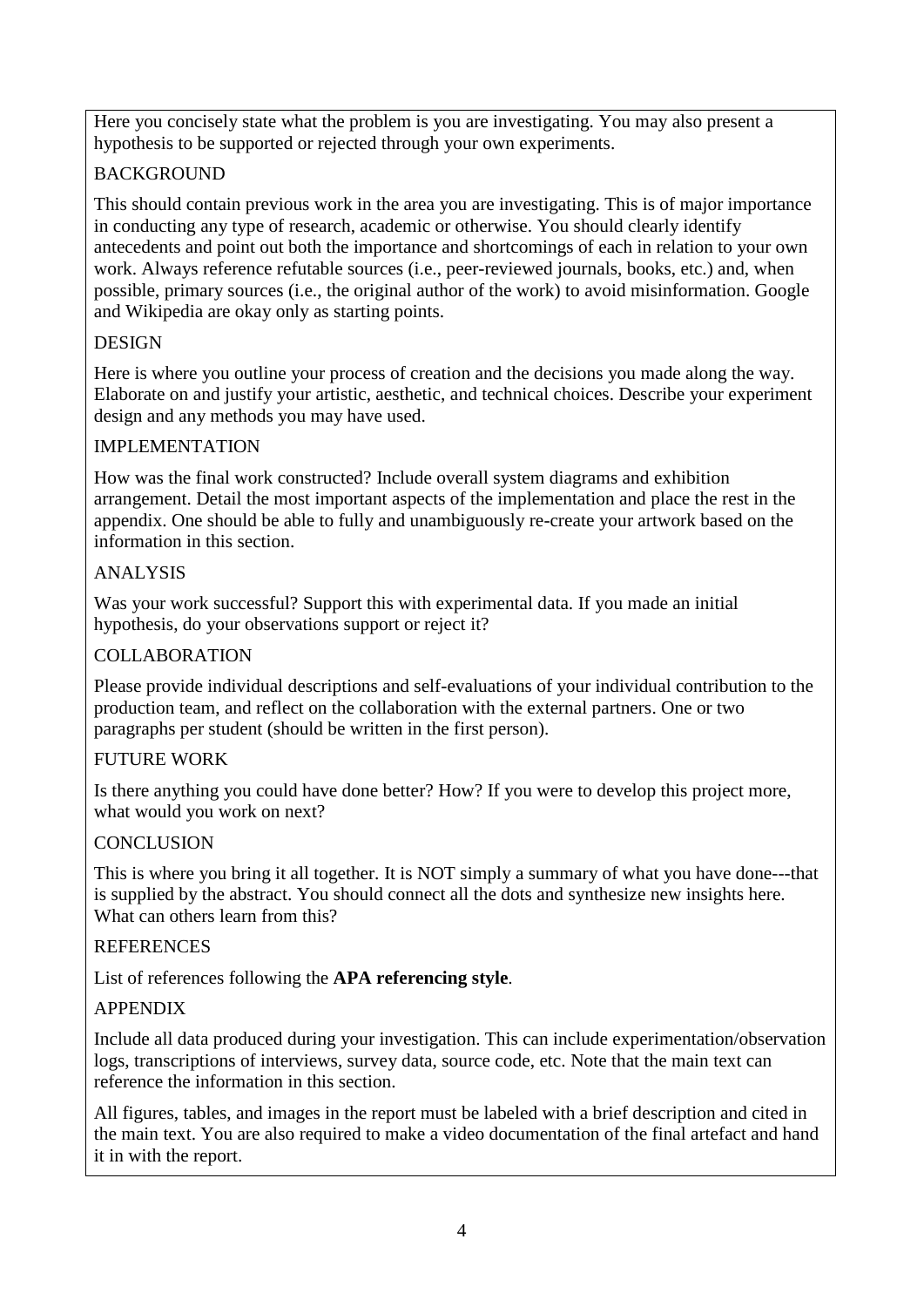All material in the report that is not the original creation of the students in the group must be properly acknowledged by using the Harvard referencing style. Failure to do this will be considered plagiarism and will lead to immediate failure and possibly also to expulsion from the program.

#### **Semester coordinator and secretary assistance**

**Semester coordinator**: Elizabeth Ann Jochum

**Secretariat assistance**: Anne Nielsen

#### **Module title, ECTS credits**

Narratives and Interaction

15 ECTS

**Location**

5. Semester

#### **Module coordinator**

Elizabeth Jochum

#### **Type/Method and language**

Project work in groups

English

#### **Learning objectives:**

The objective of Module 15: "Narratives and Interaction" is to introduce the students to problem areas and solutions in relation to the creation of artefacts and projects, in which different forms of structuring of narrative information plays a major role, i.e. interactive storytelling, collaborative narrative projects, hypertexts etc. The module comprises of theoretical and practical courses and seminars within narratology, (interactive) dramaturgy, understanding and creation of fictional universes, writing of manuscripts and storyboards.

During this module, students should acquire:

#### Basic **knowledge** about

- central theories within narratology with special focus on narratives in interactive settings
- methods for the creation of narrative installations
- central theories within (inter/re-active) dramaturgy and performance design
- theories and methods of combining physical and digitally enhanced spaces
- artistic and technological strategies within performance design and performative events
- manuscripts and storyboards as central creation methods of narrative media installations
- artistic and academic methods of collaborations with external partners

**Skills** in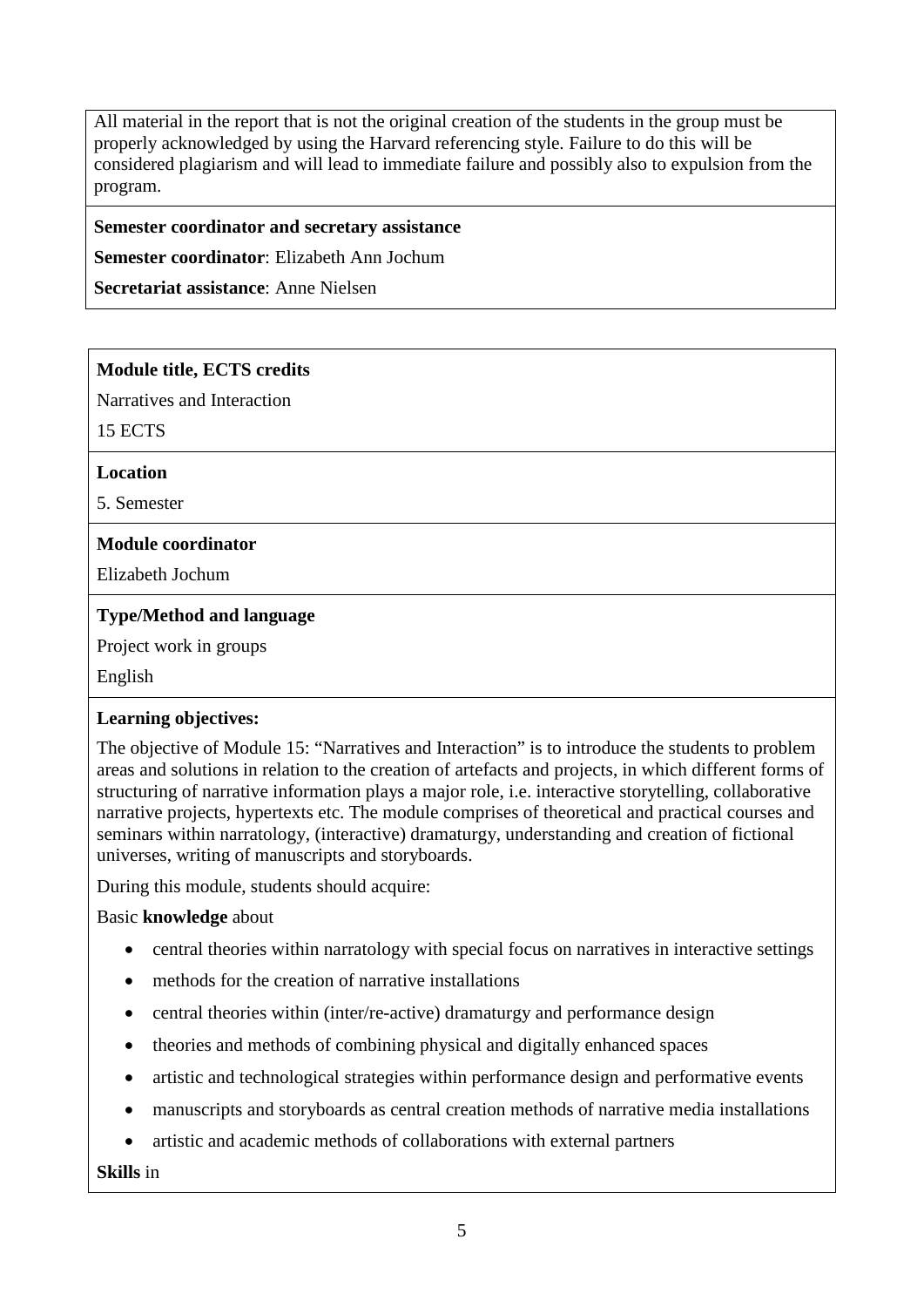- identifying and formulating an artistic problem and/or theme within the field "Narratives and Interaction" and developing different artistic solutions (concepts) for a chosen problem/theme
- transforming basic knowledge and theories of narrativity and media technology into valid artistic concepts
- identifying dramaturgical challenges within interactive fiction and performance
- applying and implementing (interactive) dramaturgical models that combine physical and digitally enhanced spaces
- applying technological solutions in regard to interactive narratives and performance design

## **Competencies** in

- conceiving ideas and developing concepts of (interactive) narrative artefacts that combines physical and digital means of expression
- analyzing and constructing narrative artefacts and events that merge virtual and material spaces
- employing a number of digital performance technologies
- analyzing and creating manuscripts and storyboards in regard to re-/interactive story telling
- contextualizing own artistic solutions (to state-of-art, socio-cultural requisites and consequences, art theoretical and aesthetic dimensions, etc.)
- describing, analyzing, and documenting artistic design solutions on a professional level, and communicating this to external collaborative partners.

#### **Academic content**

The module introduces the production and creation of narrative artefacts and narrative universes with special emphasis on the integration of interactive narratives and physical stages. The module is supported by theoretical and practical courses and seminars within concept development of narratives installations of various kinds, video editing, scripting, and possibly special ad hoc activities evolving from the production processes of the students. Furthermore, the module seeks to establish collaborative processes and projects with external partners.

#### **Scope and expected performance**

15 ECTS credits. 1 ECTS credit = 27,5 hours of work. 20 ECTS = 412,5 hours of work consisting of preparation for course sessions, course participation, group work, exercises, counselling and exams.

#### **Module activities (course sessions etc.)**

The semester theme is on immersive performance. Students will collaborate with theatre and performance artists to develop an original, immersive, and participatory live performance which be performed at Aalborg theatre Mindste Scene in December. Students will work in groups on individual creative contributions and are also responsible for working together as a semester to produce a unified performance. Active participation in the development, production team, group work, and performances is required for successful completion of the semester.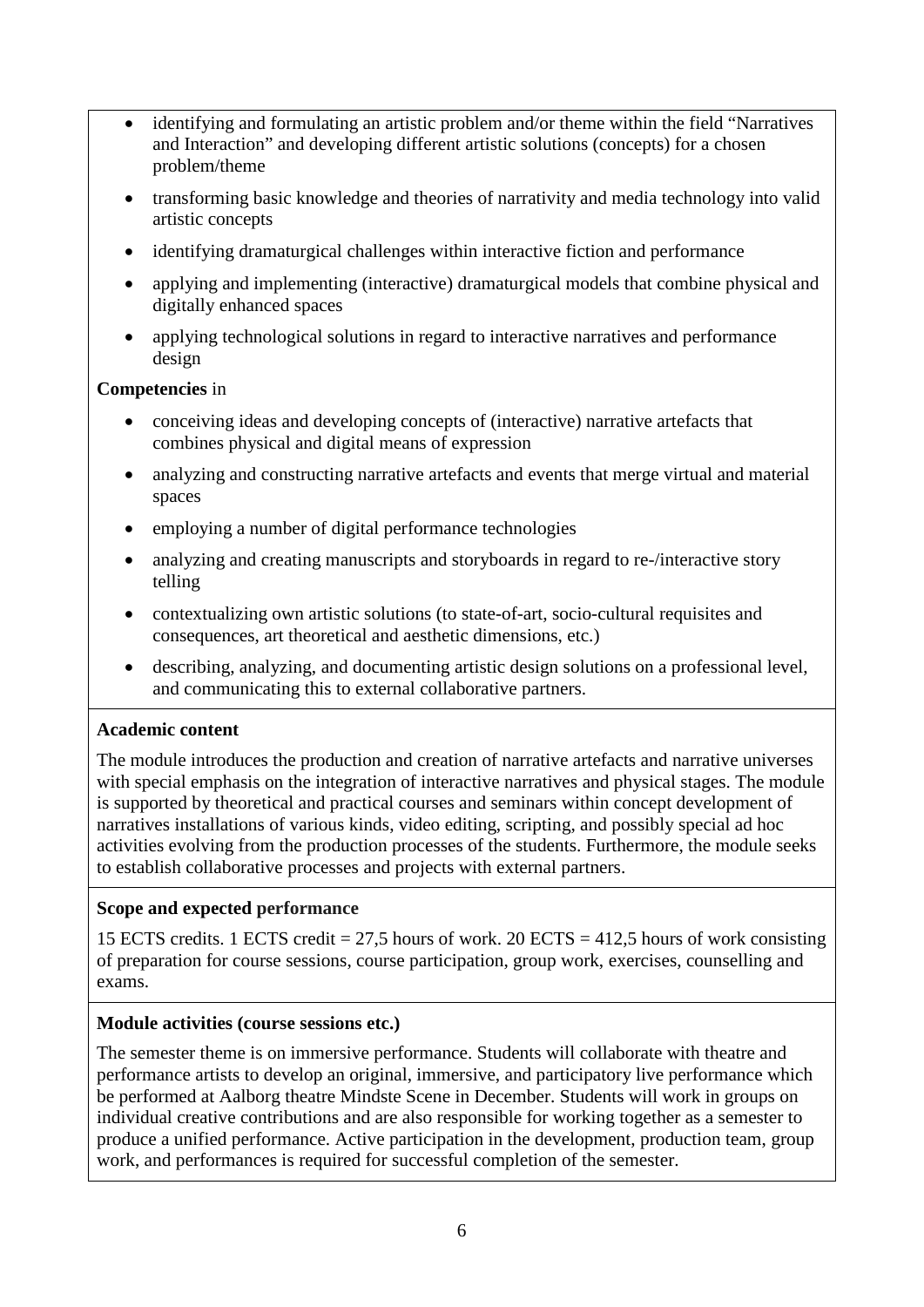*Performance Theme*

## **THE FOXCAVE.**

*Performance Theme*

The Foxcave *is an immersive music dramatic experience, based on the mythology of the fox as trickster and seducer. The Fox steals people minds, heart, eyes and ears. The performance deals with themes of truth, lies, seduction, myth and society.*

*The audience is invited into "a cave" – a black box filled with smoke and/or dimmed lights where during the course of 30 minutes and a series of songs/dance/vignettes, they meet the victims of the Fox.*

*The ambition for* The Foxcave *is to create an environment where the audience can move around, playfully lost, and every scene appears out of the fog in front - or back or around - of them.*

*The immersive experience requires us to think of the audience as the main character. The performance is aimed at their senses. The immersive experience must be first and foremost and sensual one, creating presence though immediacy of the senses, rather than a narrative causality.*

*The Creative Problem at the heart of the course has 3 dimensions, which all needs to work together, for the immersion and the infrastructure of* The Foxcave *to work:*

- 1. *How do we track the audience´s movement in almost zero visibility*
- 2. *How can we move/guide the audience in a specific direction in an environment where there´s very limited visibility from smoke and/or darkness? Sound, proximity sensors?*
- 3. *How can we move props (objects, lights, speakers) and performers in the dark so that they can appear in front of an audience that also moves when needed?*

*Furthermore: The final Foxcave must be as scalable, flexible and mobile as possible. As a touring performance, the Foxcave should be easy to set up, be it in a theatre, factory, concert hall, sport arena or abandoned warehouse.*

Students will work in groups (2-5 persons) to develop the individual scenes, dramatic content, and interaction technologies. In addition to group work, each student will be assigned a production role, and attendance at weekly production meetings is required.

## **Examination**

An internal combined written and oral examination in **Module 15 "Narratives and Interaction**" (Narration og interaktion).

The examination will take the form of a conversation between the student, the examiner and another internal examiner on the basis of the project report prepared by the student(s), which may be in the form of a report or portfolio as well as the product created by the student. The project exam will also address other content from the module courses.

## **Form of examination**: b)

Number of pages: the written work must not exceed 10 pages per student (15 pages in the case of individual reports).

Duration of examination: 20 minutes per student and 10 minutes for assessment and communication of grades per group, however, the duration of the examination is maximum 2 hours.

**Evaluation**: Grading according to the 7-point scale.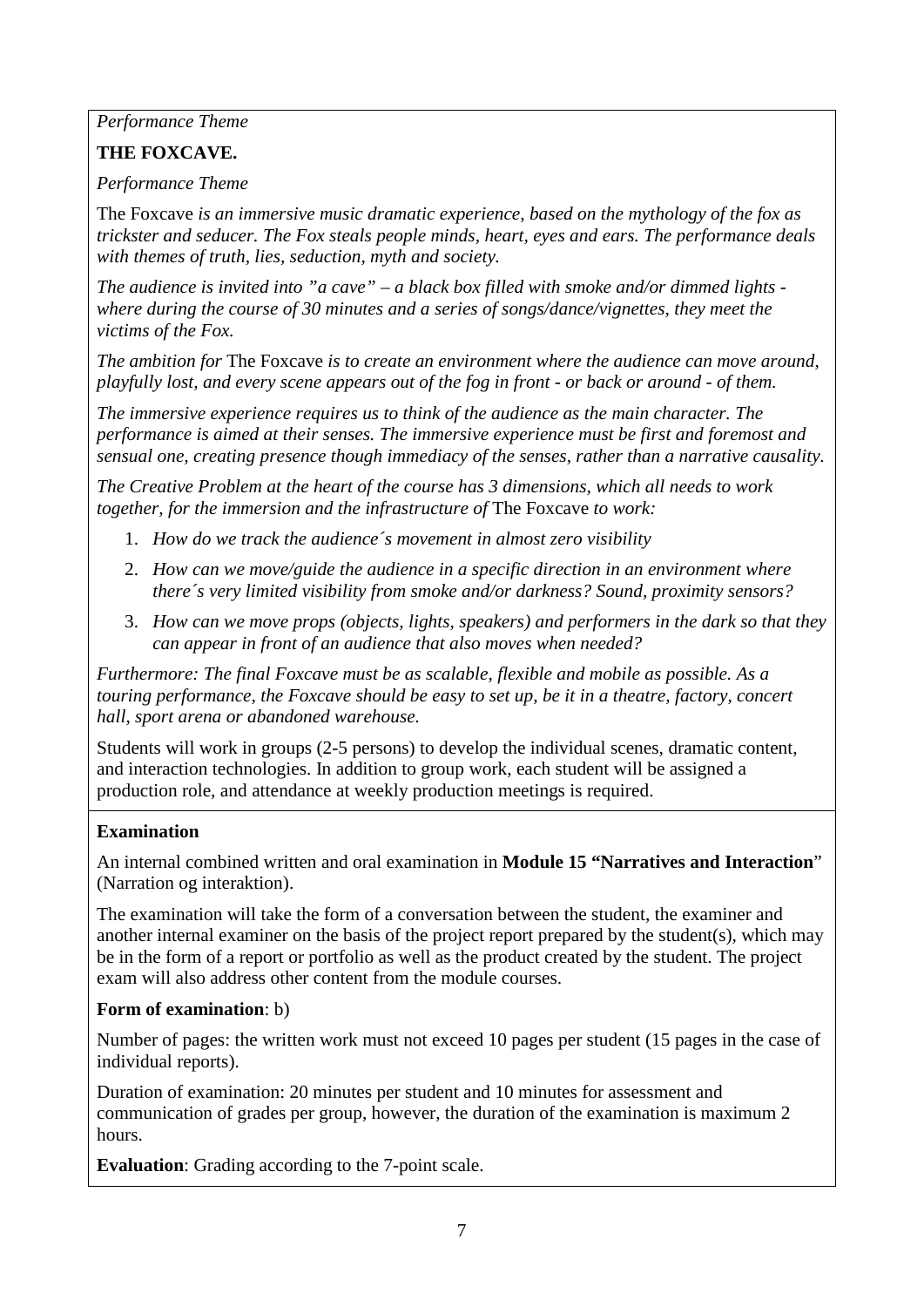Proportional weighting: An aggregate grade is awarded for the artefact, the written and oral performances.

The assessment results in an individual grade.

Credits: 15 ECTS

The written report, the product and the oral examination should demonstrate that the student has fulfilled the objectives outlined above.

## **NDMI (M15)**

Dramaturgy and Media

**Location**

5. Semester

**Module coordinator**

Elizabeth Jochum

## **Type/Method and language**

Individual or small groups

English

#### **Course sessions**

## **Lesson 1: Somaesthetics Workshop + Lecture**

Workshop + Lecture (Falk Heinrich )

Workshop led by Richard Shusterman

Preparations:

The workshop participants have to bring:

- 1. Comfortable clothing (no jeans, dresses, skirts), bring/wear socks
- 2. A thick blanket (width: min 100 cm) and a pillow or soft towel.
- 3. Water bottle.

Content:

1. Training consists of an introduction to somaesthetic, body-awareness exercises, the exercises proper and experience exchange/feedback.

2. The design part consists of creative work (movements, postures, moods, recollections etc.) on the basis of the body-awareness training and in relation to the semester project.

3. We will be working towards the semester theme of Narratives and Interaction (Foxcave) please bring any material or inspiration you have gathered over the summer.

The workshop will be video-recorded.

## **Lesson 2: Postdramatic Theatre: Poetics of Performance**

Workshop + Lecture (Elizabeth Jochum)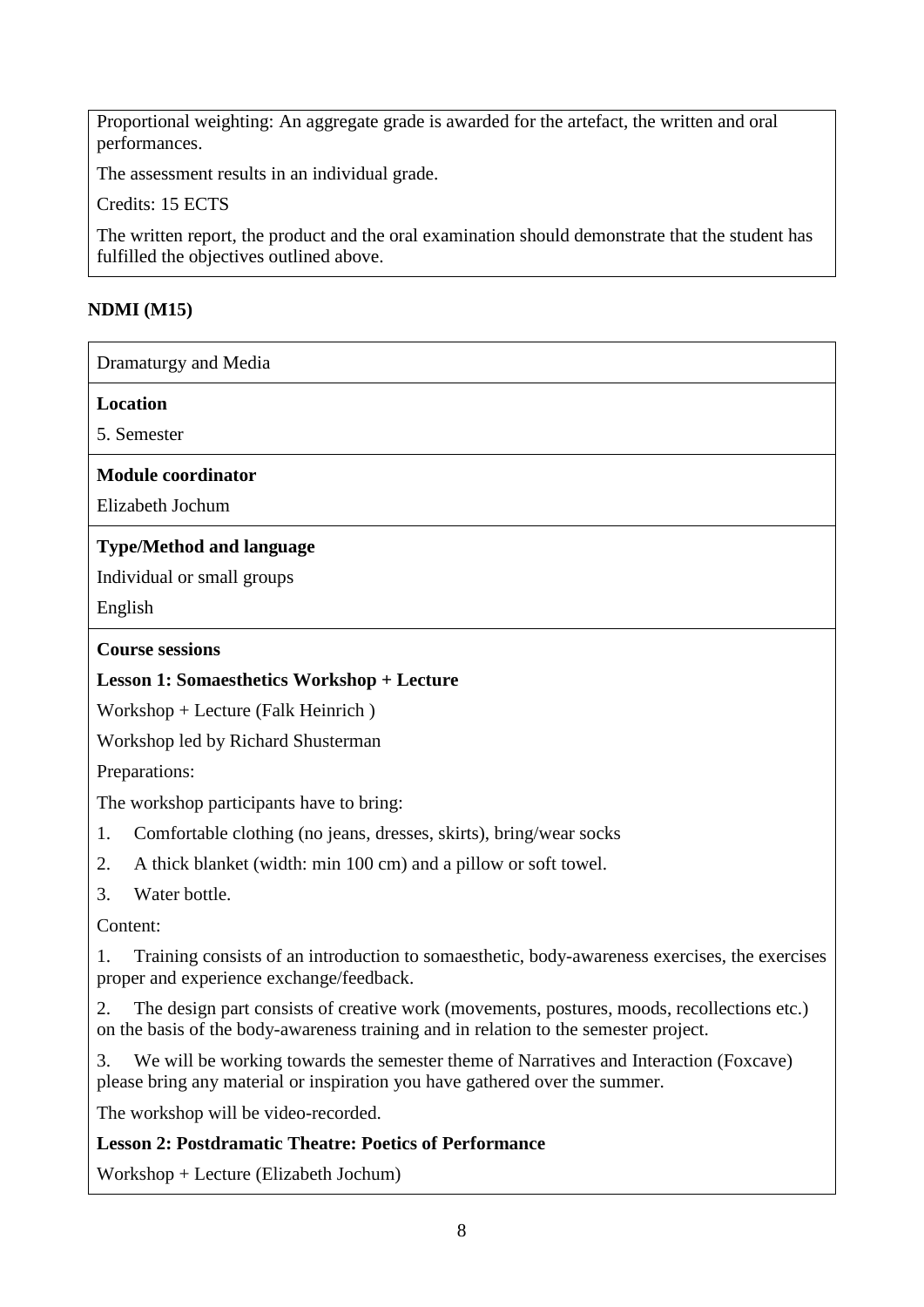Workshop led by Richard Shusterman

Students will learn methods in creative techniques for conceptualizing and staging devised work for the stage and intermedia performance. Special focus will be given to understanding how directors work with playwrights, designers, and actors to adapt literary works for the stage.

|                                                     | Pri. lit.<br>no of p. | Sec. lit.<br>no of p. | Dig.<br>upload |
|-----------------------------------------------------|-----------------------|-----------------------|----------------|
| Lehmann, H-T. (2006) Postdramatic Theatre (pp.1-45) | 45                    |                       | Yes            |
| Nussbaum, M. The Narrative Imagination.             | 20                    |                       | Yes            |
| On the Refrain (Deleuze & Guattari)                 | 40                    |                       | Yes            |

#### **Lesson 3: Interactivity and Dramaturgy**

Lecture

Lecturer: Falk Heinrich

The lecture introduces, firstly, relevant notions of interactionand interactivity, secondly, various dr amaturgical models of interactive narratives and, thirdly, work methods such aspitch, manuscript a nd storyboarding relevant for interactive narratives.

Each group hasto prepare and present at the following lecture (no 6) apitch document that conveysth e group'sidea of an interactive narrative of your choosing.

#### **Literature**

|                                                                                                                         | Pri.lit.<br>no ofn. | Sec.lit.<br>no ofn. | Dig.<br>upload |
|-------------------------------------------------------------------------------------------------------------------------|---------------------|---------------------|----------------|
| Ryan, Marie-Laure, 2001. Narrative as Virtual Reality.<br>Baltimore:<br>John Hopkins University Press (chapter 3, 7, 8) |                     |                     | via<br>library |
| Manovich, Lev, 2001. Language of New Media. Cambridge<br>MA: MIT                                                        |                     |                     |                |
| Ryan, Marie-Laure, 2008. "Interactive Narratives, Plot<br>Types and                                                     |                     |                     |                |
| Interpersonal Relations", ICIDS '08 Proceedings<br>of the 1st Joint International Conference on                         |                     |                     |                |

#### **Lesson 4: Interactivity and Dramaturgy**

Lecture

Lecturer: Falk Heinrich

The lecture introduces the concept of productive interactivity as asecond artistic and academic pe rspective on interactive narratives.It discusses the theoretical assumptions and practical challenge s.The second half is a student presentation of their pitch document.On the basis of the specific sto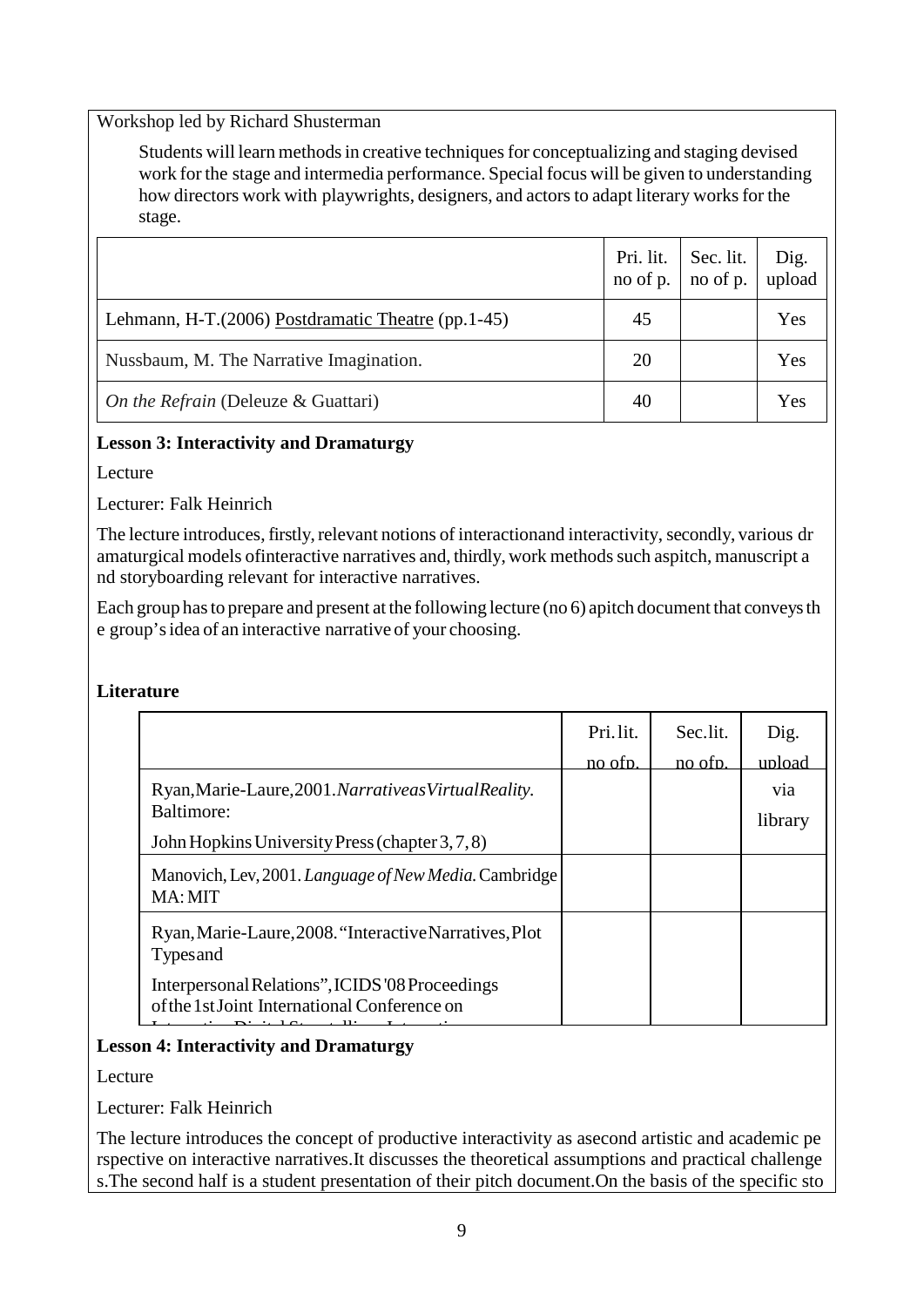ry world ideas, the groups willproduce, present and discuss pitch documents, manuscripts and storyboards.

Exercise: The student groups have to prepare a pitch documentsprior to the workshop and present it at the workshop. During theworkshop, the students will work with manuscript and storyboarding relevant for their project.

Lecturer(s): Falk Heinrich

## **Literature**

|                                                                     | Pri.lit.<br>no ofn. | Sec.lit.no<br>of p. | Dig.<br>unload |
|---------------------------------------------------------------------|---------------------|---------------------|----------------|
| Crawford, Chris, 2005 On interactive story telling.<br>Berkeley:New |                     |                     | e-book<br>via  |
| Reader Games (chapter 3)                                            |                     |                     | library        |
| Katz, S. 1991. Shot by Shot. Studio City, CA: Michael<br>Wiese      |                     | whole               |                |
|                                                                     |                     | <b>book</b>         |                |
| Begleiter, Marcie. 2001. From word to image. Studio                 |                     | whole               |                |
| City, CA: Michael Wiese Productions                                 |                     | book                |                |
| BruceBlock, 2001. The visual story. Focal Press                     |                     | whole               |                |
|                                                                     |                     | hook                |                |

## **Lesson 5: Dramaturgy and Stagecraft - part 1**

Lecture

Lecturer: Elizabeth Jochum with guest lecturer

This course introduces important concepts in scenography with a special emphasis on the history of performance technology, theoretical and practical conceptions of the machinic stage.

|                                                                | Pri.lit. | Sec.lit. | Dig.   |
|----------------------------------------------------------------|----------|----------|--------|
|                                                                | no ofn.  | no ofn.  | upload |
| Theatre, Performance & Technology (CH 3, 5, 7)<br>(Christopher |          | 60       | yes    |
| Cambridge Introduction to Theatre Studies (Ch 3: Spaces<br>and |          | 20       | yes    |
| <i>The Essential Theatre.</i> Ch 15: Scene Design p. 361-381   | 20       |          | yes    |
| <i>The Good Doctor</i> (A. Chekhov) (pdf)                      | 10       |          | ves    |

## **Lesson 6: Dramaturgy and Stagecraft - part 2**

Workshop

Lecturer: Elizabeth Jochum with guest lecturer

Hand-on activities with scenography, dramaturgy, with emphasis on stage design and narratives.

## **Lesson 7: Devised Theatre - part 1**

Lecture + Exercise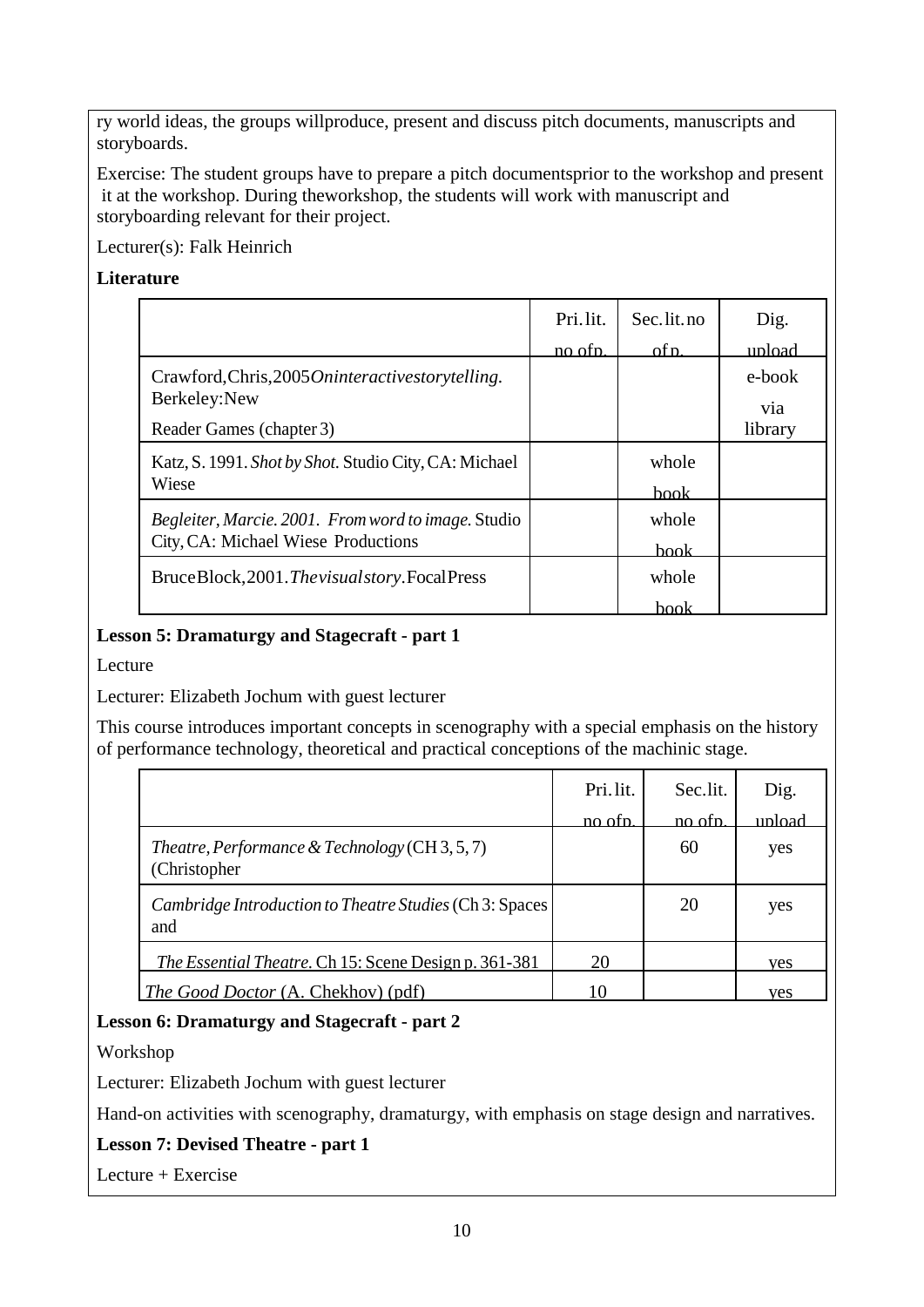## Lecturer:

Introduction to the concepts of strategies for devised theatre and immersive performance.

|                                                                         | Pri. lit.<br>no of $p$ . no of $p$ . | Sec. lit. | Dig.<br>upload |
|-------------------------------------------------------------------------|--------------------------------------|-----------|----------------|
| Lehmann, H-T. (2006) Postdramatic Theatre (pp.46-132)                   | 86                                   |           | Yes            |
| Fischer-Lichte, E. (2008) Transformative Power of Performance<br>(Ch 3) | 37                                   |           | Yes            |
|                                                                         |                                      |           |                |

## **Lesson 8: Devised Theatre – part 2**

Lecture + Exercise

Lecturer: Elizabeth Jochum with guest resident artists

Continuation of concepts of strategies for devised theatre and immersive performance.

## **Literature**

|                                                                         | Pri. lit. $\vert$<br>no of p. | Sec. lit.<br>$\ln 0$ of p. | Dig.<br>upload |
|-------------------------------------------------------------------------|-------------------------------|----------------------------|----------------|
| Lehmann, H-T.(2006) Postdramatic Theatre (pp.134-187)                   | 53                            |                            | Yes            |
| Fischer-Lichte, E. (2008) Transformative Power of Performance<br>(Ch 6) | 20                            |                            | Yes            |

## **AAM (M15)**

Artistic & Academic Methodologies (Participatory Methods)

## **Location**

5. Semester

#### **Module coordinator**

Elizabeth Jochum

## **Type/Method and language**

Individual or small groups

English

## **Course sessions**

## **Lesson 1: Performing Perception Practice – Part 1**

Lecture + Workshop

Lecturer: Sandro Masai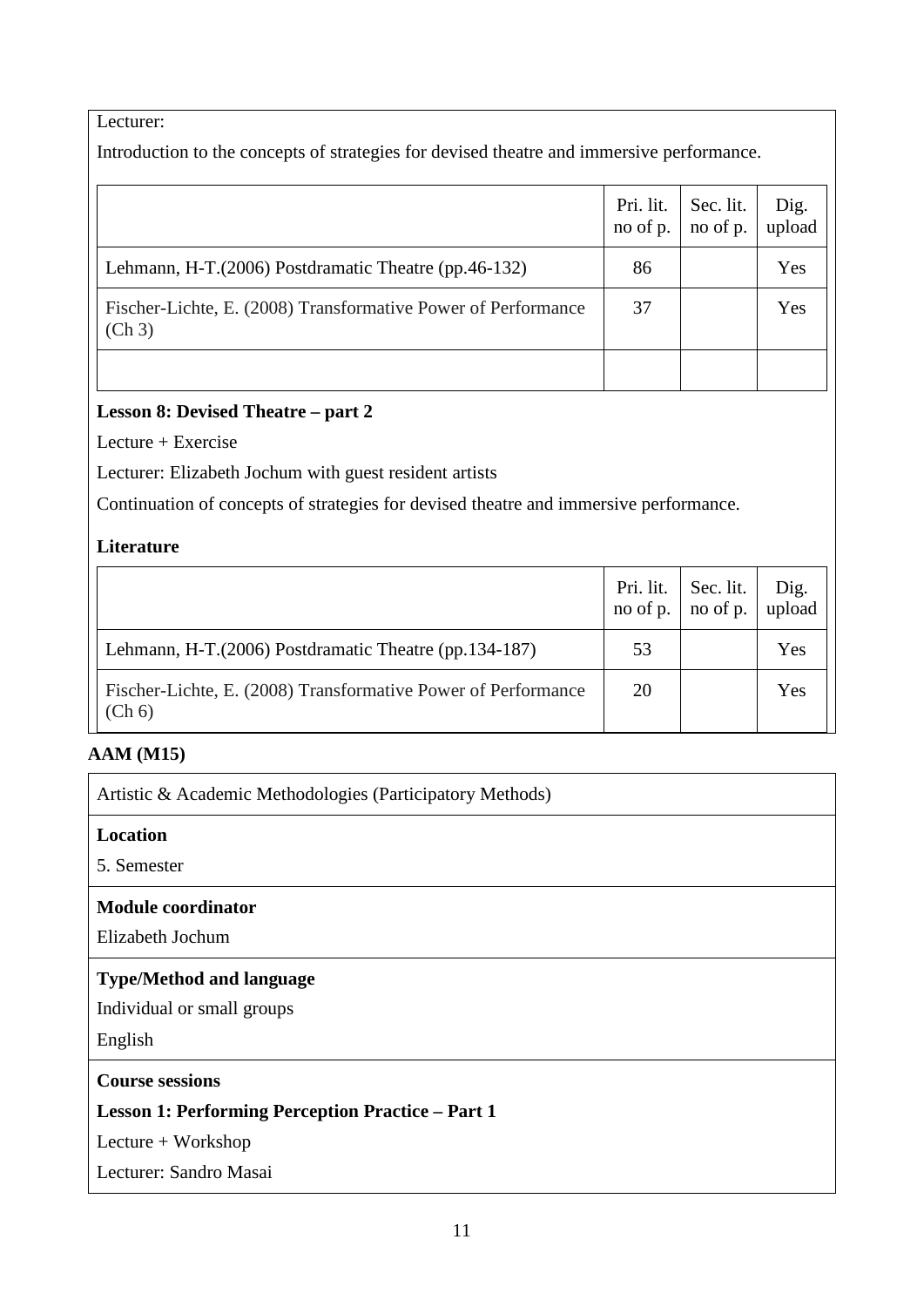This lecture introduces techniques for improvisation and choreography in modern dance and physical theatre. The students will practice the concept of 'thinking through the body', physically working with the dynamics of presence and movement, while reflecting upon the performer-audience interaction.

Practical exercises, group discussions and the use of video in qualitative research.

Literature

|                                                                                                                                        | Pri.lit.       | Sec.lit. | Dig.   |
|----------------------------------------------------------------------------------------------------------------------------------------|----------------|----------|--------|
|                                                                                                                                        | <u>no ofn.</u> | no ofn.  | upload |
| Dalsgaard, P. and Hansen, L. K. (2008).                                                                                                | 33             |          | pdf    |
| Performing Perception                                                                                                                  |                |          |        |
| Heath, C., Hindmarsh, J. and Luff, P. Video In<br>Qualitative Research – Analysing Social<br>Interaction in Everyday Life (2010). Sage |                |          | pdf    |
| <b>Publications Ltd.</b>                                                                                                               |                |          |        |

## **Lesson 2: Performing Perception Practice – Part 2**

Lecture + Workshop

Lecturer: Sandro Masai

This lecture introduces techniques for improvisation and choreography in modern dance and physical theatre. The students will practice the concept of 'thinking through the body', physically working with the dynamics of presence and movement, while reflecting upon the performer-audience interaction.

Practical exercises, group discussions and the use of video in qualitative research.

## **Literature**

|                                                                                                          | Pri.lit.<br>no ofp. | Sec.lit.no<br>of n. | Dig.<br>upload |
|----------------------------------------------------------------------------------------------------------|---------------------|---------------------|----------------|
| Dalsgaard, P. and Hansen, L. K. (2008).<br><b>Performing Perception</b>                                  | 33                  |                     | pdf            |
| Heath, C., Hindmarsh, J. and Luff, P. Video In<br>Qualitative Research (2010). Sage Publications<br>Ltd. |                     |                     | pdf            |

**Lesson 3: Performance Design planning and performing – Part 1**

Lecture + Workshop

Lecturer: Sandro Masai

Design Methods applied to Performance Art.

What? (strategy) Why? (vision) How? (tactics)"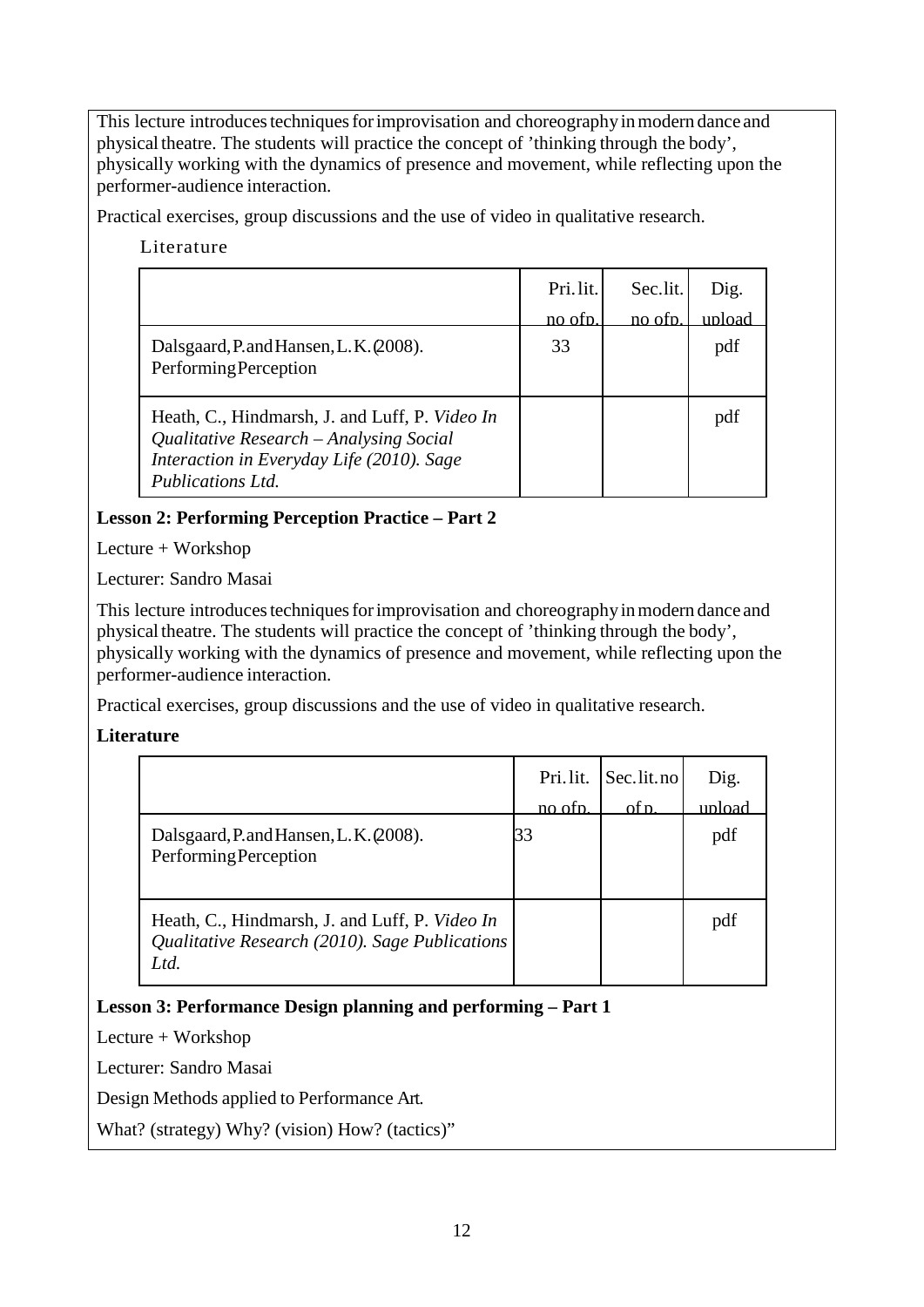| Practical exercises (project communication within the groups and external partners –<br>moodboards, sketches and graphics) and group discussions                                             |                         |                       |                |
|----------------------------------------------------------------------------------------------------------------------------------------------------------------------------------------------|-------------------------|-----------------------|----------------|
|                                                                                                                                                                                              | Pri. lit.<br>no of $p.$ | Sec. lit.<br>no of p. | Dig.<br>upload |
| David Benyon - Designing Interactive Systems                                                                                                                                                 |                         |                       | Yes            |
| Koskinen, I., Zimmerman, J., Binder, T., Redstrom, J.,<br>Wensveen, S., (2011). Design Research Through Practice: From<br>the Lab, Field and Showroom. Waltham, MA, USA: Morgan<br>Kaufmann. |                         |                       | Yes            |

**Lesson 4: Performance Design planning and performing – Part 2**

Lecture + Workshop

Lecturer: Sandro Masai

Design Methods applied to Performance Art.

"What? (strategy) Why? (vision) How? (tactics)"

Practical exercises (project communication within the groups and external partners – moodboards, sketches and graphics) and group discussions

## **Literature**

|                                                                                                                                                                                              | Pri. lit.<br>no of<br>p. | Sec.<br>lit. no<br>of p. | Dig.<br>upload |
|----------------------------------------------------------------------------------------------------------------------------------------------------------------------------------------------|--------------------------|--------------------------|----------------|
| David Benyon - Designing Interactive Systems                                                                                                                                                 |                          |                          | Yes            |
| Koskinen, I., Zimmerman, J., Binder, T., Redstrom, J.,<br>Wensveen, S., (2011). Design Research Through<br>Practice: From the Lab, Field and Showroom. Waltham,<br>MA, USA: Morgan Kaufmann. |                          |                          | Yes            |
| Performance, Technology and Science – Johannes<br><b>Birringer</b>                                                                                                                           |                          |                          | Yes            |

## **MAN (M15)**

| Manuscript                |
|---------------------------|
| <b>Location</b>           |
| 5. Semester               |
| <b>Module coordinator</b> |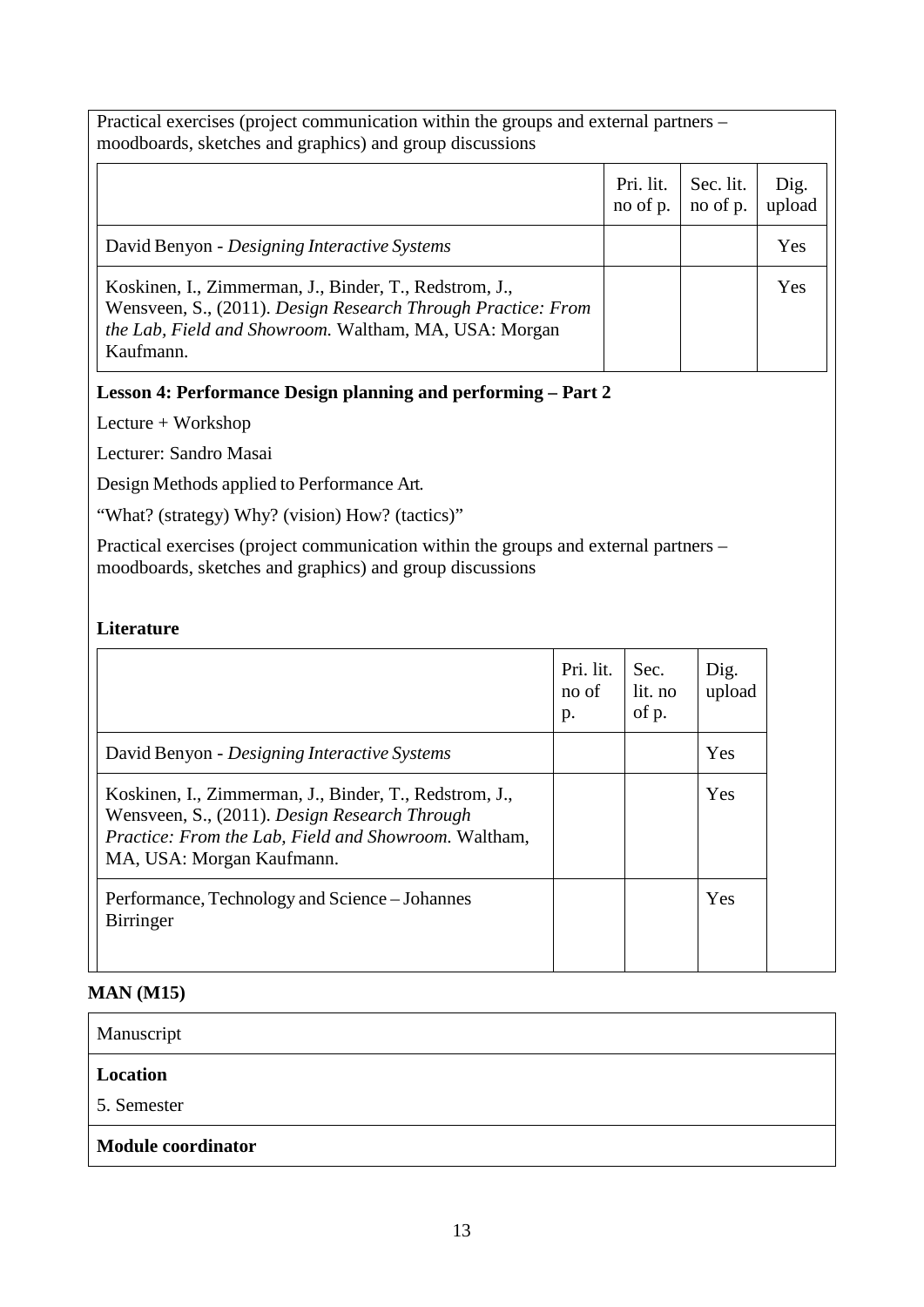Elizabeth Jochum

## **Type/Method and language**

Individual or small groups

English

## **Course sessions**

## **Lesson 1: Basics of Dramatic Writing**

Workshop

Lecturer: Elizabeth Jochum with Jesper Pedersen & Svend Kristensen

Thislecture and workshop provides and in-depth discussion the tenets of dramatic writing and epic poetry. We begin by exploring how the core of narrative theory is applied in classical playwrighting. Exercisewillincludedialogue,shortplays, andperformance sketches.

We will also discuss the different approaches to manuscript, performance score, and playwriting in different traditions where there is no traditional of literary analysis for texts. How do artists record and devise works in the absence of a literary text? What does a manuscript for a performance look like?

## **Literature**

|                                                     | Pri.lit. | Sec.lit. | Dig.   |
|-----------------------------------------------------|----------|----------|--------|
|                                                     | no ofn   | no otn   | upload |
| Playwriting (Smiley, S and Bent, N) (pdf)           | 25       |          | ves    |
| Poetics (Aristotle) (pdf)                           | 40       |          | ves    |
| Delueze & Guattari (1988) A Thousand Plateaus. (Ch) | 40       |          | ves    |

# **Lesson 2: Experiments in Dialogue and Structure**

Workshop

Lecturer: Elizabeth Jochum with Jesper Pedersen & Svend Kristensen

Thislesson builds on the first lesson and introducesmore abstract and complex approaches to dramatic writing.Emphasis will beplacedonexperimentalapproachestoplaywritingand manuscriptdevelopment and devised theatre.

## **Literature**

|                                                 |    | Pri. lit.   Sec. lit. $\vert$<br>no of p. $\vert$ no of p. | Dig.<br>upload |
|-------------------------------------------------|----|------------------------------------------------------------|----------------|
| The Artof Dramatic Writing (Egri, Lgos) (pdf)   | 30 |                                                            | Yes            |
| Introduction to Dramaturgy (Romanska, M.) (pdf) | 15 |                                                            |                |

## **Lesson 3+ 4: Manuscript and Scoring for Devised Theatre**

Workshop

Lecturer: Elizabeth Jochum with Jesper Pedersen & Svend Kristensen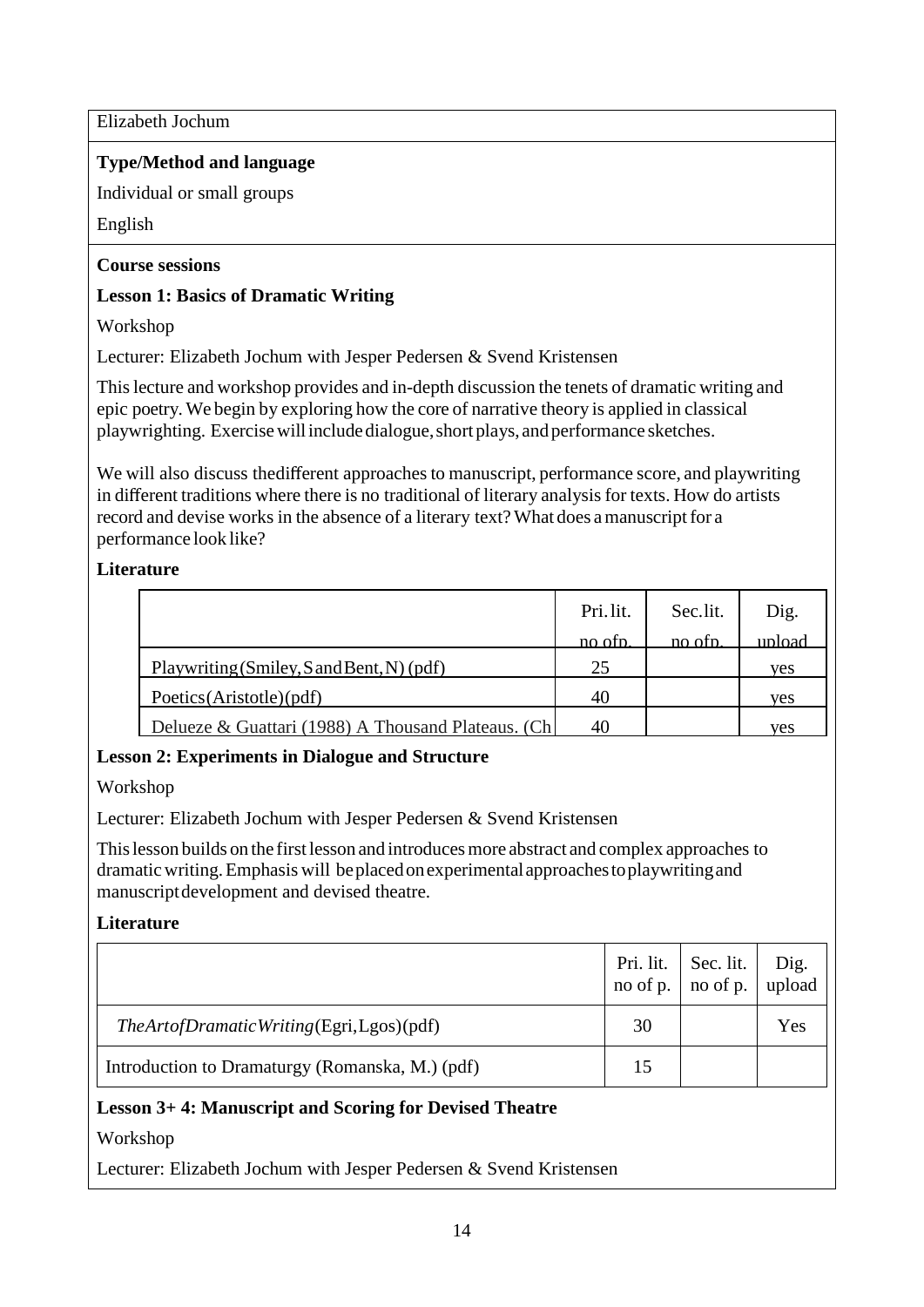This workshop focuses on developing and devising through improvisation and performance practice. Students will devise methods for visualizing and scoring performance narratives and devising intermedia performance.

Presentations and discussions.

## **Literature**

|                       | Pri. lit. Sec. lit. $\begin{array}{ c c } \hline \text{Pri.} & \text{if.} \\ \hline \text{no of p.} & \text{no of p.} \end{array}$ |     |
|-----------------------|------------------------------------------------------------------------------------------------------------------------------------|-----|
| Devised Theatre (pdf) |                                                                                                                                    | Yes |

## **VE (M15)**

| Video Editing                                                                                                                                                                                                                                                             |                     |                     |                |  |
|---------------------------------------------------------------------------------------------------------------------------------------------------------------------------------------------------------------------------------------------------------------------------|---------------------|---------------------|----------------|--|
| <b>Location</b><br>5. Semester                                                                                                                                                                                                                                            |                     |                     |                |  |
| <b>Module coordinator</b>                                                                                                                                                                                                                                                 |                     |                     |                |  |
| Elizabeth Jochum                                                                                                                                                                                                                                                          |                     |                     |                |  |
| <b>Type/Method and language</b><br>Individual or small groups<br>English                                                                                                                                                                                                  |                     |                     |                |  |
| <b>Course sessions</b><br><b>Lesson 1: Introduction to the Camera</b><br>Lecture<br>Lecturer: Thomas Busk                                                                                                                                                                 |                     |                     |                |  |
| This course introduces students to the basic of the digital camera, and covers topics such as settings,<br>cameraset-up, exposure, etc.                                                                                                                                   |                     |                     |                |  |
| Students will work in groups to document their art projects, from design to completion, and<br>produce a 3 minute video. It is strongly recommended that students use the projects in the<br>Multimedia Programming Elective: Robotic Art for their Video Editing project |                     |                     |                |  |
| <b>Literature</b>                                                                                                                                                                                                                                                         |                     |                     |                |  |
|                                                                                                                                                                                                                                                                           | Pri.lit.<br>no ofp. | Sec.lit.<br>no ofp. | Dig.<br>upload |  |
| Adobe handout – course pack                                                                                                                                                                                                                                               | 25                  |                     | yes            |  |

## **Lesson 2: Film Lighting**

## Workshop

Lecturer: Thomas Busk

This hands-on workshop teaches the fundamentals of film lighting. Students will apply these principlesin work on their video documentation projects.

#### **Literature**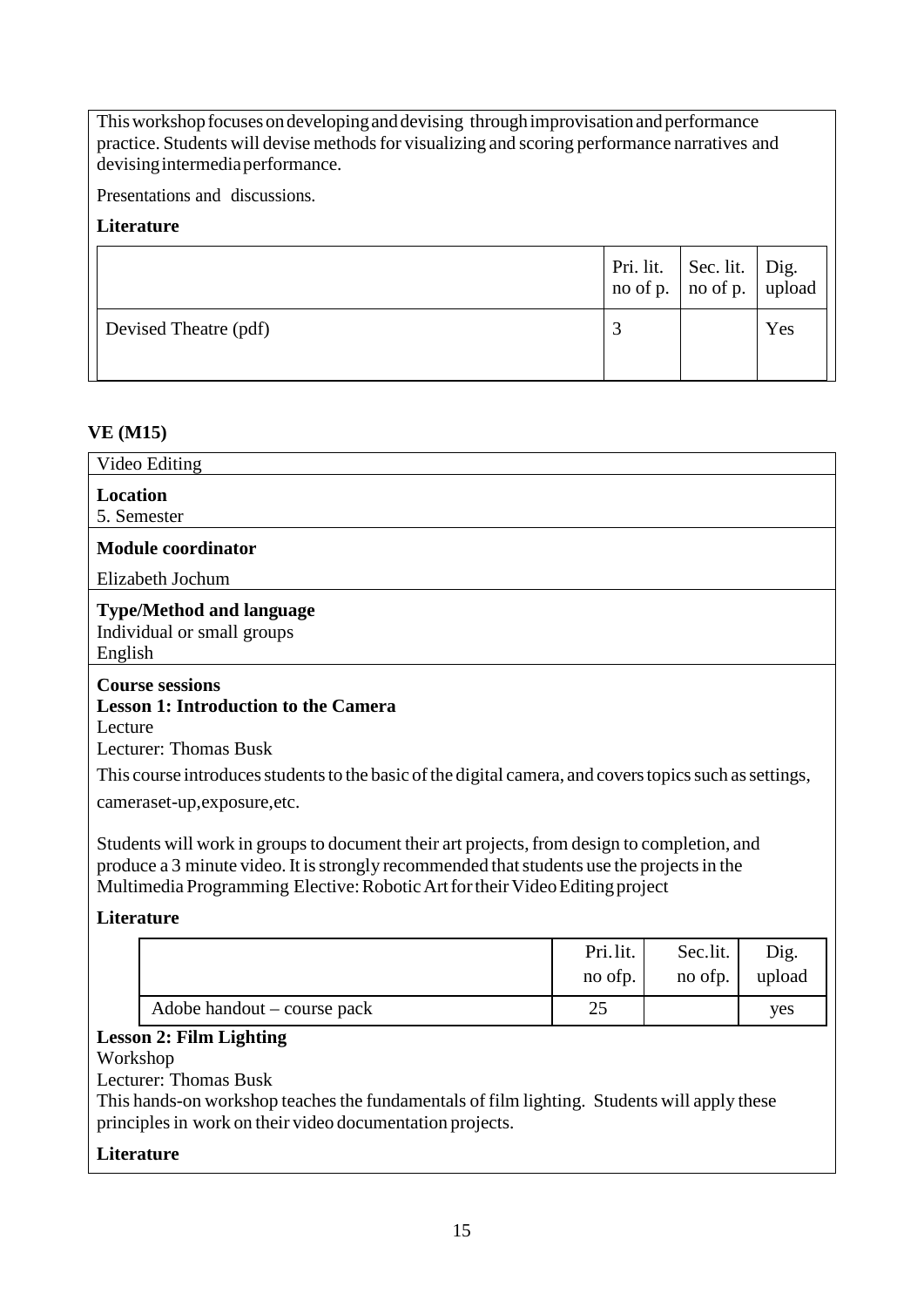|                                                                                                      | Pri. lit.<br>no of p. | Sec. lit.<br>no of p. | Dig.<br>upload<br>Yes |
|------------------------------------------------------------------------------------------------------|-----------------------|-----------------------|-----------------------|
| Lesson 3+4: Fundamentals of Editing: part 1 and 2                                                    |                       |                       |                       |
| Workshop                                                                                             |                       |                       |                       |
| Lecturer: Thomas Busk                                                                                |                       |                       |                       |
| This hands-on workshop provides students with an overview of editing principles and features of      |                       |                       |                       |
| Adobe Premiere, the timeline-based video editing application. The course also introduces important   |                       |                       |                       |
| concepts in film editing, such as editing patterns, coherence, continuity, transitions, montage, and |                       |                       |                       |
| music.                                                                                               |                       |                       |                       |
|                                                                                                      |                       |                       |                       |
| <b>Literature</b>                                                                                    |                       |                       |                       |
|                                                                                                      | Pri. lit.             | Sec. lit.             | Dig.                  |
|                                                                                                      | no of p.              | no of p.              | upload                |
|                                                                                                      |                       |                       | Yes                   |
|                                                                                                      |                       |                       | Yes                   |

| <b>Module 16: Mixed Reality Technologies</b>                                                                                      |
|-----------------------------------------------------------------------------------------------------------------------------------|
| <b>Mixed Reality Technologies</b>                                                                                                 |
| 5 ECTS                                                                                                                            |
| <b>Location</b>                                                                                                                   |
| 5. Semester                                                                                                                       |
| <b>Module coordinator</b>                                                                                                         |
| <b>Cumhur Erkut</b>                                                                                                               |
| <b>Type/Method and language</b>                                                                                                   |
| Individual or small groups                                                                                                        |
| English                                                                                                                           |
| <b>Learning objectives:</b>                                                                                                       |
| During this module, students should acquire:                                                                                      |
| Basic knowledge about                                                                                                             |
| theories and methods used towards the creation of mixed reality systems, e.g., motion<br>$\bullet$<br>capture and object tracking |
| mapping between real- and virtual-world environments<br>٠                                                                         |
| methods for evaluating experiences and presence in different environments                                                         |
| <b>Skills</b> in                                                                                                                  |
| applying methods for development of augmented, mixed and virtual environment                                                      |

- 
- applying methods for tracking of fiducial and natural objects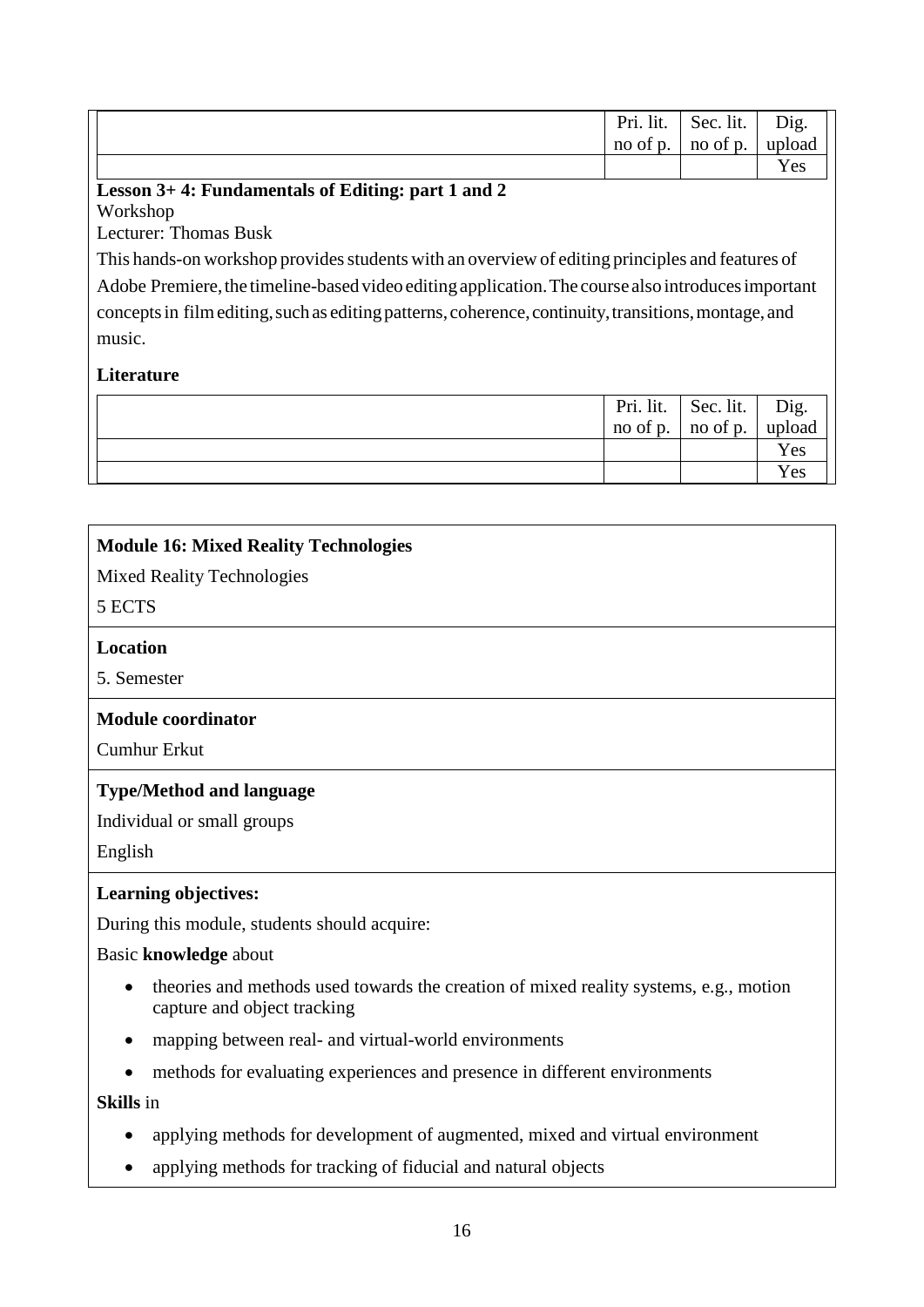- applying methods for automated analysis and recognition of human motion
- analyzing mappings between real, augmented, mixed or virtual reality environments
- analyzing user experiences and presence in augmented, mixed or virtual reality environments

#### **Competencies** in

- analyzing and constructing augmented, mixed and virtual environments
- analyzing and constructing motion capture systems
- analyzing and constructing systems that map information between real, augmented, mixed or virtual reality environments.

#### **Academic content**

The goal of this module is to introduce the students to theories and methods of mixed reality technologies in relation to the creation of interactive or re-active narratives and performances that merge virtual and material spaces. The module is comprised of theoretical and practical courses and seminars that concern use of technologies for construction of performative environments and/or installations.

## **Scope and expected performance**

5 ECTS credits. 1 ECTS credit = 27,5 hours of work. 5 ECTS = 137,5 hours of work consisting of preparation for course sessions, course participation, group work, exercises, counselling and exams.

#### **Examination**

An internal written examination in **Module 16: "Mixed Reality Technologies"** (Mixed reality teknologi).

#### **Form of examination**: c)

The assignment is evaluated by one examiner and awarded a pass/fail grade.

Number of pages: the written work must not exceed 10 pages.

**Evaluation**: pass/fail. In case of a Fail grade, also a second examiner will evaluate the assignment.

**Substitution**: the examination may be substituted by satisfactory and active participation in courses, i.e. 80% presence and submission of all assignments set during the course.

Credits: 5 ECTS

The examination should demonstrate that the student has fulfilled the objectives outlined above.

## **PT-I (M16)**

Performance Technology I

#### **Location**

5. Semester

#### **Module coordinator**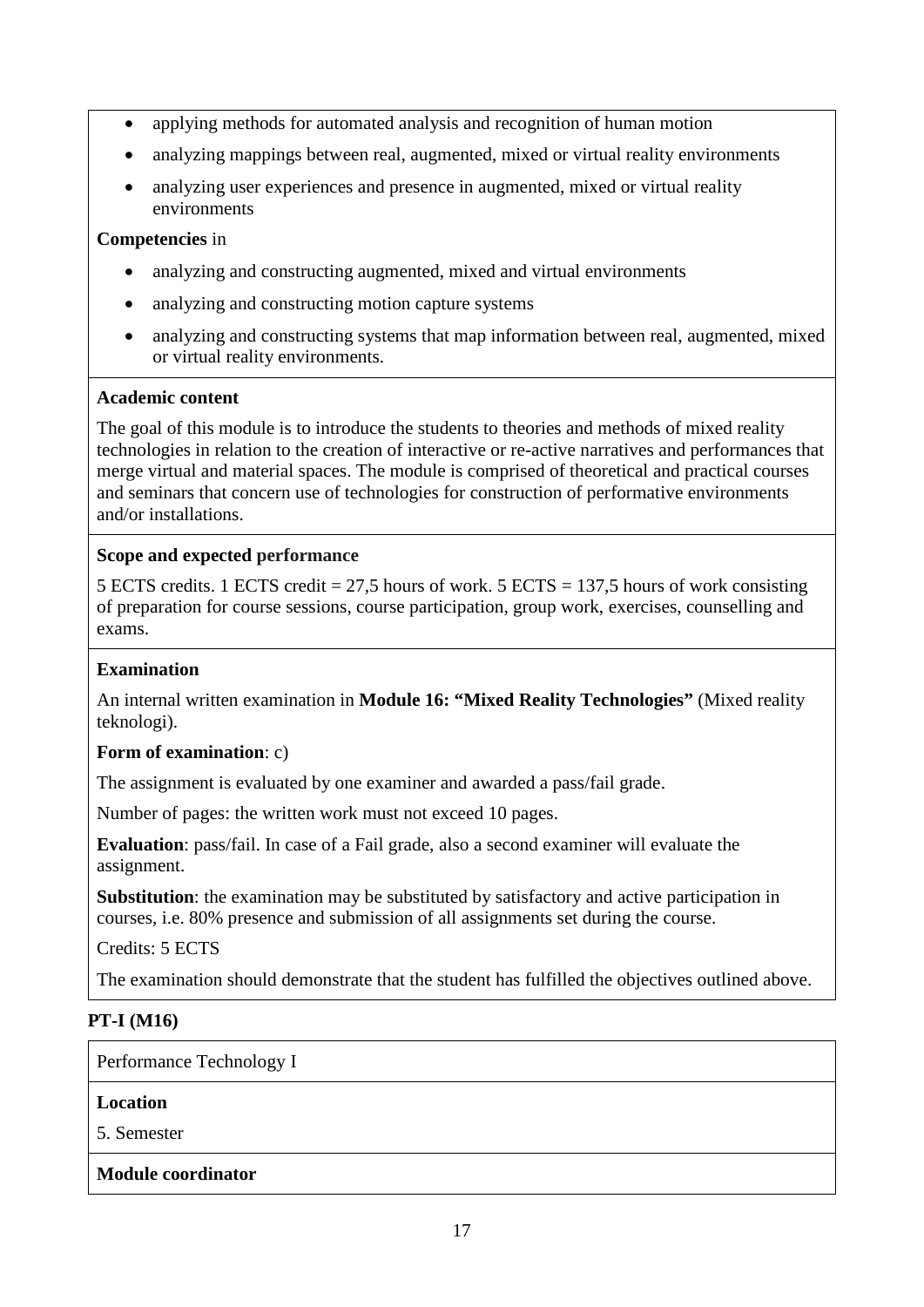Cumhur Erkut

## **Type/Method and language**

Individual or small groups

English

## **Course sessions**

## **Lesson 1: Introduction to Performance Technology and Dataflow Programming**

Lecture

Lecturer: Cumhur Erkut

Thursday November 1st, 8:15-10:00

This series of lectures and workshops will teach how to use mixed media technologies in an interactive performance situation, tightly integrated with the semester project. The course is based around a free graphical programming environment, Pure Data (often called PD, [https://puredata.info/\)](http://puredata.info/), which is commonly used in interactive art, music and performance applications.

In the introduction lecture, the following topics will be covered: Models of interaction in performance and Introduction to tools and techniques. Examples will be discussed.

## **Literature**

|                                                   | Pri.lit. | Sec.lit. | Dig.   |
|---------------------------------------------------|----------|----------|--------|
|                                                   | no ofp.  | no otn   | upload |
| Scott de Lahunta: Virtual Reality and Performance | 10       |          | ves    |
| Andrew Farnell: Designing Sound (Pure Data intro) |          | 99       | ves    |
| Sha Xin Wei: Chapter 2                            | 44       |          | ves    |

## **Lesson 3: Mixed Reality, Tracking techniques and Movement Qualities**

Workshop

Lecturer: Cumhur Erkut

Thursday November 1<sup>st</sup> 12:30-13:15

Virtual Reality, Augmented Reality and Mixed Reality: Tracking technologies, sensors, motion detection, blob detection, skeleton detection. Movement Descriptors and Qualities.

## **Literature**

|                                                                                                                                                     | Pri. lit.<br>no of p. | Sec. lit.<br>no of p. | Dig.<br>upload |
|-----------------------------------------------------------------------------------------------------------------------------------------------------|-----------------------|-----------------------|----------------|
| Krevelen & Poelman (2010) A Survey of Augmented Reality<br>Technologies, Applications and Limitations                                               | 10                    |                       | Yes            |
| Larboulette, Caroline, and Sylvie Gibet. (2015)" A Review of<br>Computable Expressive Descriptors of Human Motion," 21–28,<br>Proc. MOCO: ACM, 2015 | 8                     |                       | Yes            |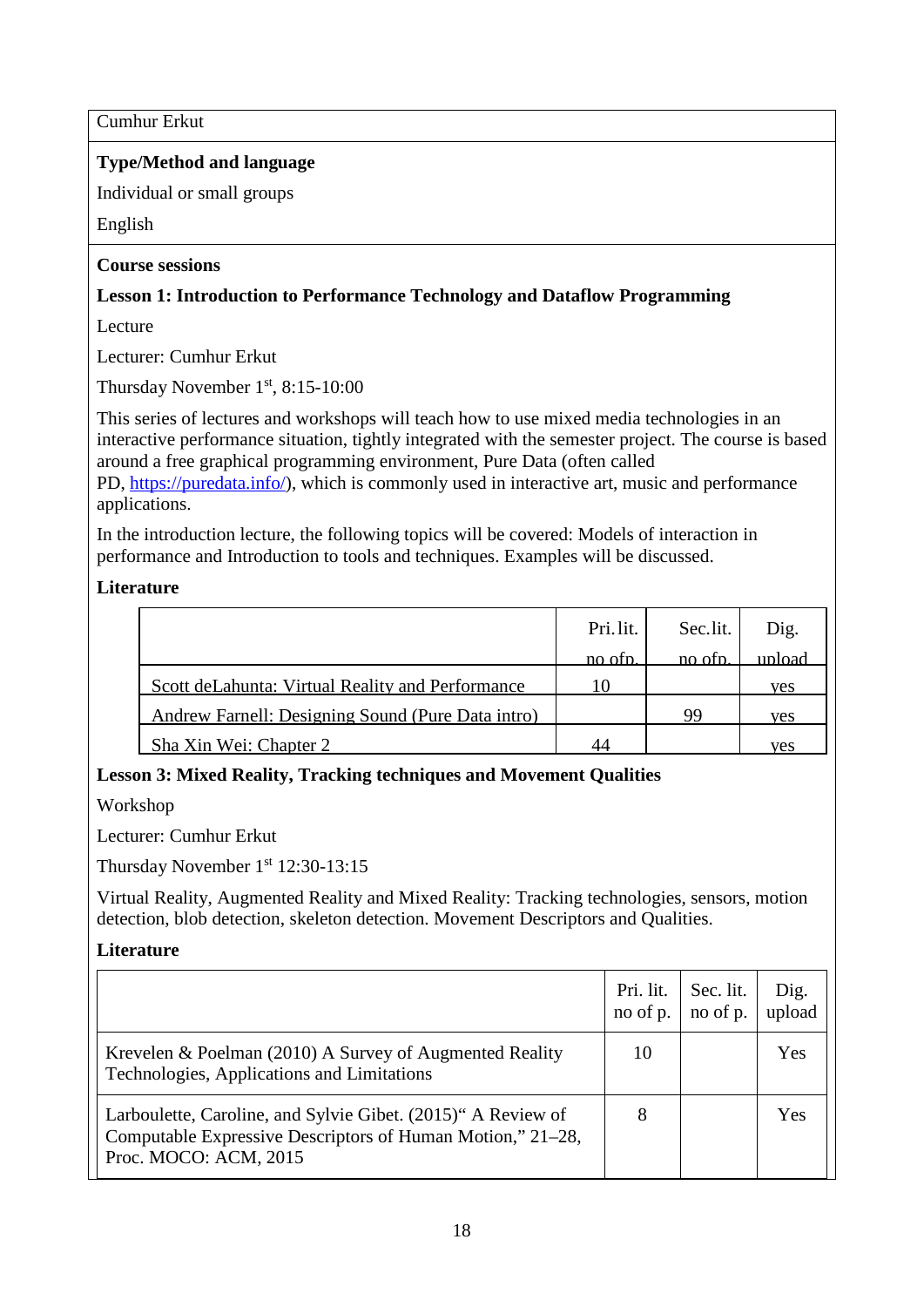## **Lesson 4: Discussion of project ideas and prototypes**

Workshop

Lecturer: Cumhur Erkut

Thursday November 1st 13:30-15:00

Discussion of semester project ideas and prototypes from a performance technology perspective. Evaluation methods for Mixed Realities.

## **Literature**

|                                                                              | Pri. lit. | Sec. lit.<br>no of p. $\vert$ no of p. | Dig.<br>upload |
|------------------------------------------------------------------------------|-----------|----------------------------------------|----------------|
| Grasset: Survey of Evaluation Techniques of Augmented<br><b>Reality File</b> | 27        |                                        | Yes            |
|                                                                              |           |                                        | Yes            |

## **PMS (M16)**

| Programming Multimedia Systems                                                                                                                                                                                                                                                                                                                                                                   |
|--------------------------------------------------------------------------------------------------------------------------------------------------------------------------------------------------------------------------------------------------------------------------------------------------------------------------------------------------------------------------------------------------|
|                                                                                                                                                                                                                                                                                                                                                                                                  |
| <b>Location</b>                                                                                                                                                                                                                                                                                                                                                                                  |
| 5. Semester                                                                                                                                                                                                                                                                                                                                                                                      |
| <b>Module coordinator</b>                                                                                                                                                                                                                                                                                                                                                                        |
| <b>Cumhur Erkut</b>                                                                                                                                                                                                                                                                                                                                                                              |
| <b>Type/Method and language</b>                                                                                                                                                                                                                                                                                                                                                                  |
| Individual or small groups                                                                                                                                                                                                                                                                                                                                                                       |
| English                                                                                                                                                                                                                                                                                                                                                                                          |
| <b>Course sessions</b>                                                                                                                                                                                                                                                                                                                                                                           |
| <b>Lesson 1+2: Introduction to vyvv</b>                                                                                                                                                                                                                                                                                                                                                          |
| Lecture                                                                                                                                                                                                                                                                                                                                                                                          |
| Lecturer: Sune Petersen                                                                                                                                                                                                                                                                                                                                                                          |
| Tuesday oct. 23rd 10:15-12 lesson 1, 13:15-15h (lesson 2)                                                                                                                                                                                                                                                                                                                                        |
| This series of lectures will teach how to use mixed media technologies in an interactive<br>performance situation, tightly integrated with the semester project. The course is based around<br>vvvv (https://vvvv.org/). VVVV is a multimedia programming environment, originally developed<br>for large media installations for trade fairs etc. and can as such control most standard and many |

non-standard AV and IT Devices.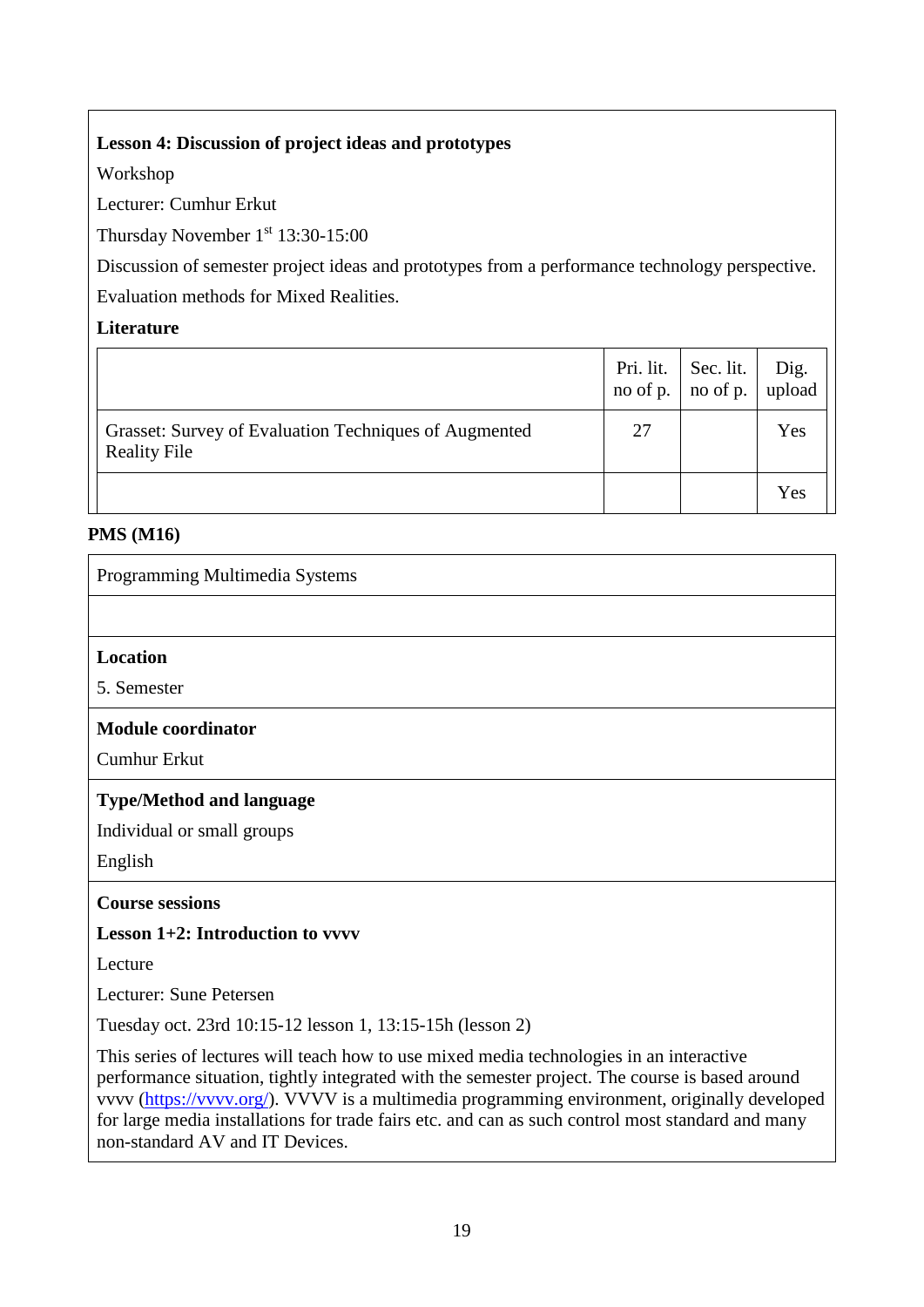Topics: Interface, Basic 2D and 3D graphics and playback of media files, playing back audio. Simple interfacing to cameras and sensors.

An exercise using the acquired skills will be given, to be carried out in the semester project groups. It should be presented in a five-minute presentation at lecture 4.

## **Literature**

|                     | Pri.lit. | Sec.lit.                              | Dig.   |
|---------------------|----------|---------------------------------------|--------|
|                     | no ofn.  | $\overline{p}$ no of $\overline{p}$ . | unload |
| vyvvy documentation | ~∼       |                                       | ves    |

#### **Lesson 3: Control Protocols**

Lecture

Lecturer: Sune Petersen

Wednesday oct. 31<sup>st</sup> 10:15-12

This hands-on workshop teaches the fundamentals of film lighting. Students will apply these principles in work on their video documentation projects.

Protocols for communicating between vvvv and Vvvv on another computer or Vvvv in another instance on the same computer. Lighting fixtures

|                                                               | Pri. lit.<br>no of p. | Sec. lit.<br>no of p. | Dig.<br>upload |
|---------------------------------------------------------------|-----------------------|-----------------------|----------------|
| Vvvv, OSC, DMX, and Arduino documentation                     | 50                    |                       | Yes            |
| Lesson 4: Hardware, projectors, and lamps                     |                       |                       |                |
| Lecture, Seminar                                              |                       |                       |                |
| Lecturer: Sune Petersen                                       |                       |                       |                |
| Anatomy of projectors and lamps. 5 min student presentations. |                       |                       |                |
| Literature                                                    |                       |                       |                |
|                                                               | Pri. lit.<br>no of p. | Sec. lit.<br>no of p. | Dig.<br>upload |
|                                                               |                       |                       | Yes            |
|                                                               |                       |                       | Yes            |

#### **Module description**

**Module title, ECTS credits (and possibly STADS code)**

*Art-Based Research*

*5 ECTS*

*Link to Study Regulation (Program)*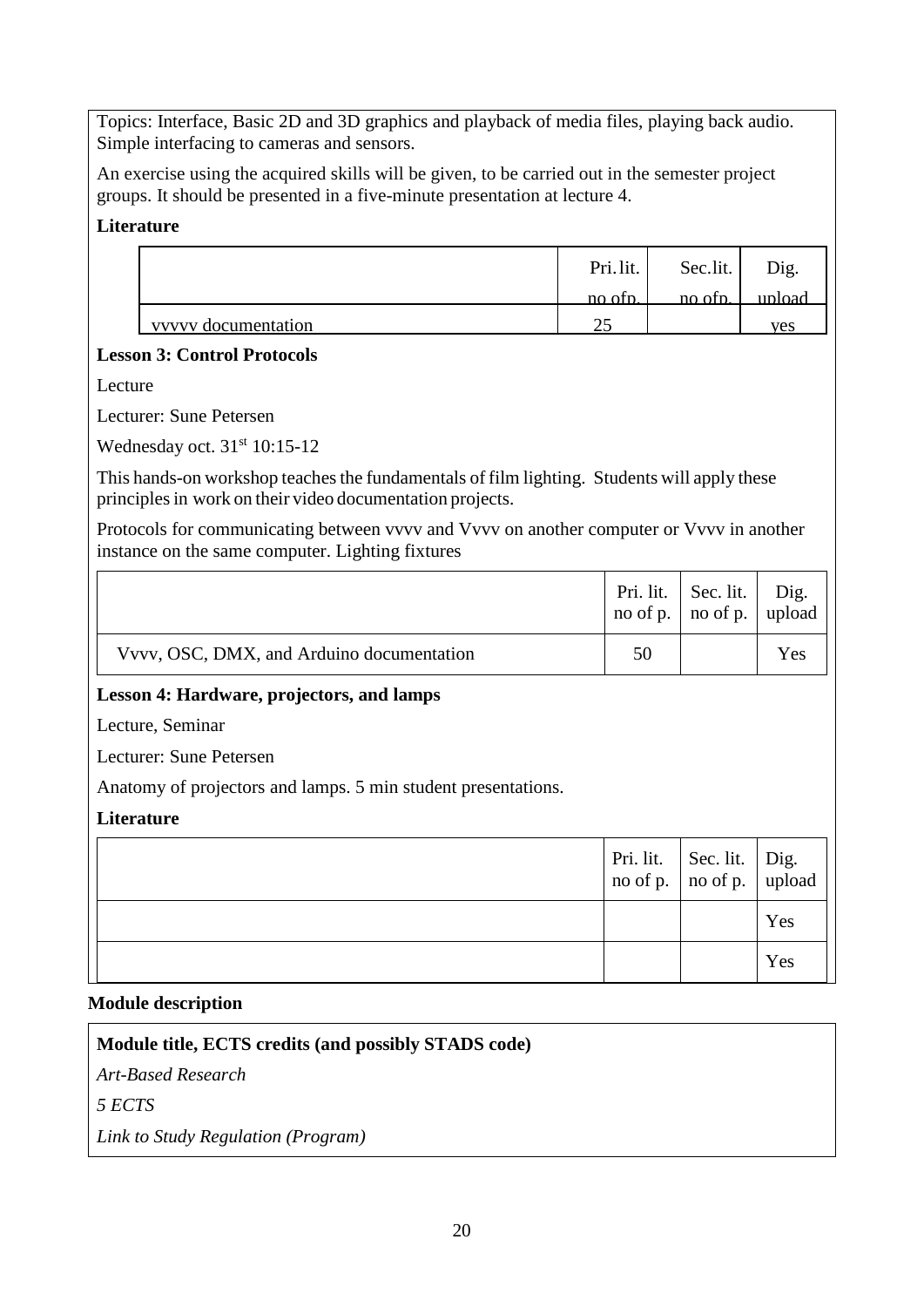#### **Location**

*5. semester, Art and Technology, MPACT*

#### **Module coordinator**

*Falk Heinrich*

## **Type and language**

5 ECTS module

English

## **Objectives**

The course will provide the students with a basic knowledge of and competences in dealing with agendas of art-based research and how to create an artistic research design**.** The module also aims at developing an academic discourse, both oral and written, around artistic investigations.

The scope is to develop or participate an art-based research project that, firstly, is based on the academic formulation of an artistic problem and that, secondly, must entail a conceptualization, development, implementation and evaluation of an art-based research design within the field of the art and technology.

As a constrain and for the purpose of coherence with the overall semester frame, the art-based research design will have to apply and make productive performative expressions and methods (for example, theatrical, performance or interactive/participatory forms) as means and/or subject matter of research.

The artistic investigation and its academic conceptualization (including empirical methods of observations and description of findings) will be the subject of the oral examination.

#### **Academic content and conjunction with other modules/semesters**

Art-Based Research (ABR) is about doing research through the practice of art. ABR is also one core of the academic legitimacy of ArT: the use of an ArT-practice for investigating selected topics and gaining knowledge. Every academic discipline has its particular research strategies, for example, ethnographic methods, hermeneutical methods, or the so-called scientific method. ABR is about research methods used in and inspired by the arts.

The module will introduce the historical and epistemological foundations, objectives and practice of art-based research and it will discuss the interfaced between art-based research and academic methods.

## **Scope and expected performance**

The module/course contains four lectures given by the module responsible and four seminars, where the students will present and discuss their design, progress, outcome of implementation and evaluation method.

The students must come prepared, which means have read the mandatory texts, created, described, executed and evaluated their design depending on the assignments given for each session.

Workload:  $5 \text{ ETCS} = 5 \times 27.5 \text{ t} = 137 \text{ t}$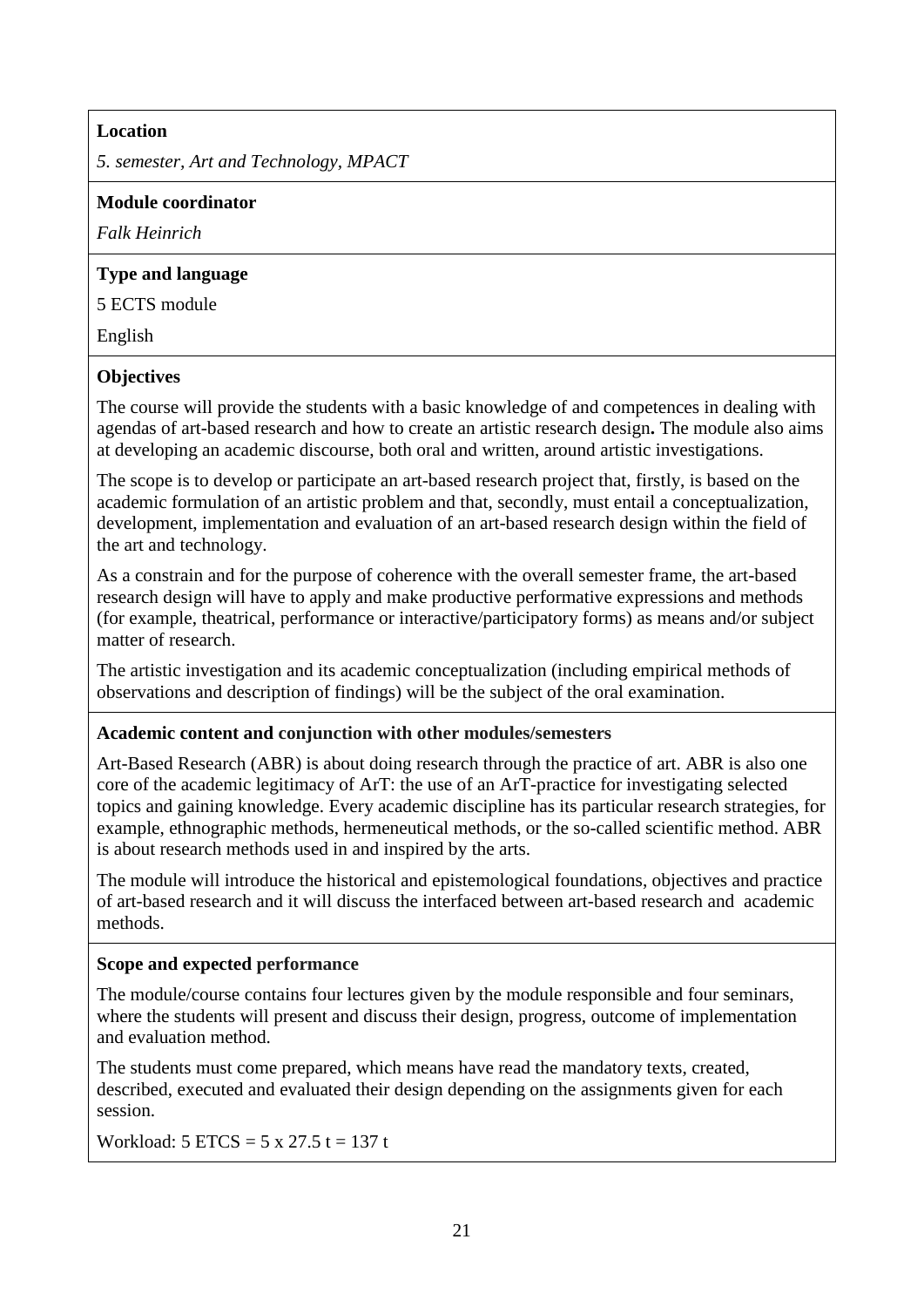The module will be assessed through an external oral examination on the basis of an art-based research project including an academic report/paper (no more than 10 pages per group). The project must be designed and realized in smaller groups of no less than 4 persons.

The module (its lectures and workshops) theoretically and methodically relates to a specific case namely the development of a performance installation lead by Inga Gerner Nielsen and Falk Heinrich. The assignment consists of either an arts-based research design and/or an empirical research, both consisting of research design, implementation and findings.

The aforementioned case is the performance installation *Din fortid er deres fremtid, Dit minde er deres nu,* that is part of educational course *Den Interaktive Performers Talentudvikling* funded by KulturKanten Nordjylland *(\**for a short description of the performance see further down). The performance uses interview techniques as performative, interactive methods.

ArT5 students will have the opportunity to

- 1. fully participate in this course (as part of the module Art-Based Research) developing and performing in the installation and thus creating their art-based research design and find forms of documentation and reflection or
- 2. devise and apply a research protocol that specifies kinds of observation as empirical method with the aim to analyze specific rehearsals and the final installation

The examination consists of

- 1. a written part (10 pages per group) that describes, argues and documents the chosen approach to art-based research and presents its findings
- 2. an oral examination with external censor.

\* The performance installation *Din fortid er deres fremtid, Dit minde er deres nu* is the title of a performance installation lead by Inga garner Nielsen: the fictional and narrative framework is that a group of young people of the future (A.D. 2039) need to rebuild memories about today. They will meet in an ancient library and go back to our point in time  $(A.D. 2018)$  using performance as a way to embody the past and the future in the present; inspired by literature and by the words of those who made Europe, they want to find themselves in our present and past as we want to find ourselves in their future sensuously contemplating the contemporary possibilities that will sketch the future. Conceptually, these persons are performers, who interact with the audience by immersing the audience/participants in a dialogue about future memories and envisioned pasts thereby helping them to collect and arrange memories from 2018. The performance is durational: people can come and go as they wish, or just look into the installation from the outside at what the performers and the participants are doing. The performance installation is part of educational course *Den Interaktive Performers Talentudvikling* funded by KulturKanten Nordjylland.

## **Participants**

ArT5 students.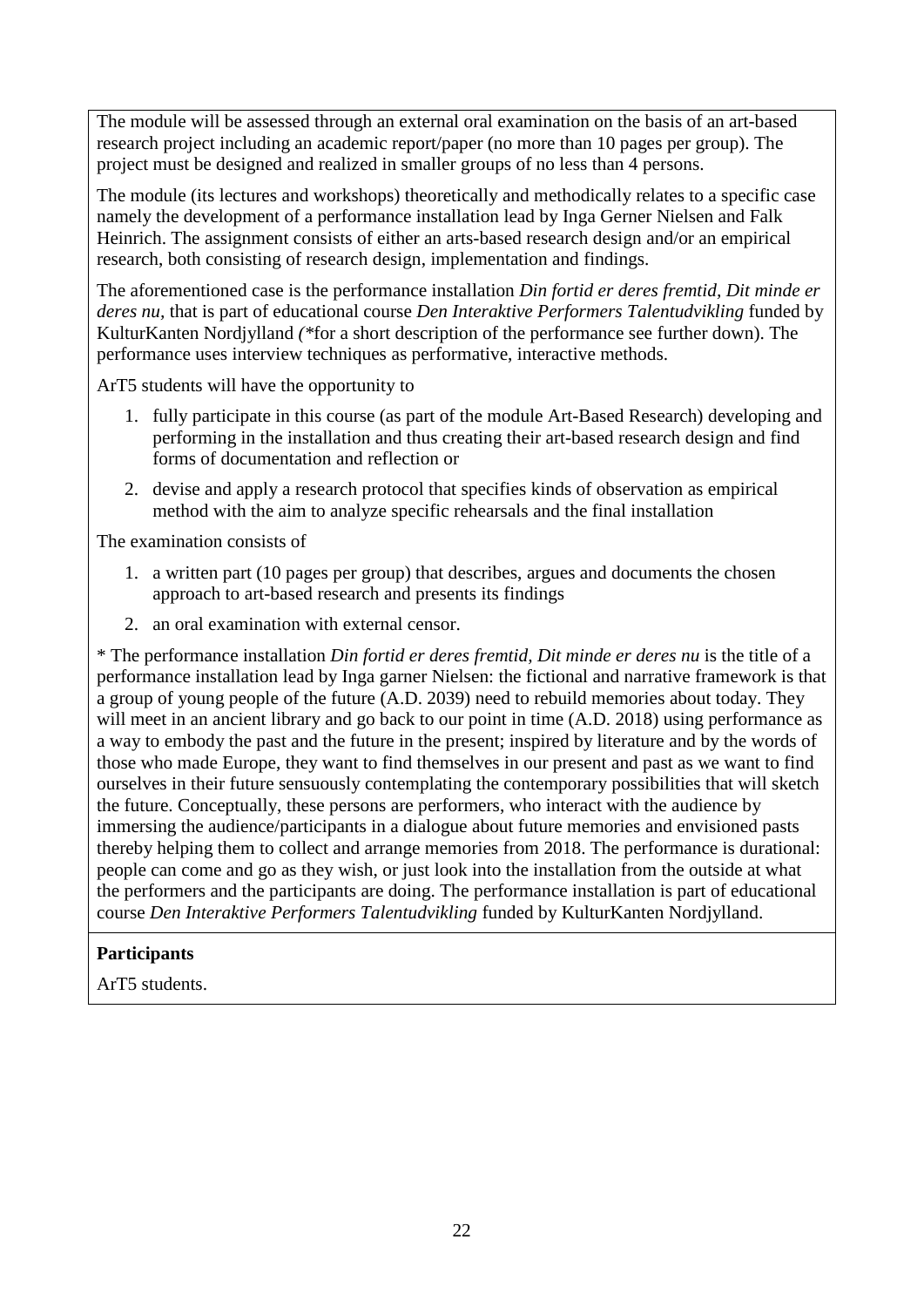## **Module activities (course sessions etc.)**

## Lecture 1: **What is arts-based research?**

The lecture will present and discuss various theoretical approaches to arts-based research.

Date and Time:

Lecturer(s): Falk Heinrich

## **Literature**

|                                                                                                                                                                                                             | Pri. lit. | Sec. lit. | Dig. |
|-------------------------------------------------------------------------------------------------------------------------------------------------------------------------------------------------------------|-----------|-----------|------|
| McNiff, Shawn (2008) "Art-Based Research" In Knowles, J.G. &<br>Cole, A.L., Handbook of the arts in qualitative research:<br>perspectives, methodologies, examples, and issues. London: Sage. P.<br>$29-40$ | X         |           | yes  |
| Borgsdorff, H. 2010. "The Production of<br>Knowledge in Artistic Research" in Biggs, M. and<br>Karlsson, H. (ed) The Routledge Companion to<br>Research in the Arts London New York.                        | X         |           | yes  |

## **Lecture 2: How to conduct arts-based research?**

The lecture will present a selection of cases and methods of arts-based research with an emphasis on performative and narrative strategies.

Date and Time:

Lecturer(s): Falk Heinrich,

#### **Literature**

|                                                                                      |   | Pri. lit.   Sec. lit. $ $ | Dig. |
|--------------------------------------------------------------------------------------|---|---------------------------|------|
| Leavy, P., 2009. Methods meets Art. New York,                                        | X |                           | ves  |
| Leavy, P., 2009. Methods meets Art. New York, London: The<br>Guilford Press. Chap 5. | X |                           |      |

#### **Lecture 3: Why arts-based research?**

The lecture will present and discuss the epistemological and institutional contexts for artsbased research.

Date and Time:

Lecturer(s): Falk Heinrich,

#### **Literature**

|                                                                               |   | Pri. lit.   Sec. lit. | Dig.       |
|-------------------------------------------------------------------------------|---|-----------------------|------------|
| Sullivan, Graeme, 2010. Art Practice as Research - Inquiry in<br>Visual Arts. | X |                       | <b>ves</b> |
| Workshop 1: The framework of the module assignment                            |   |                       |            |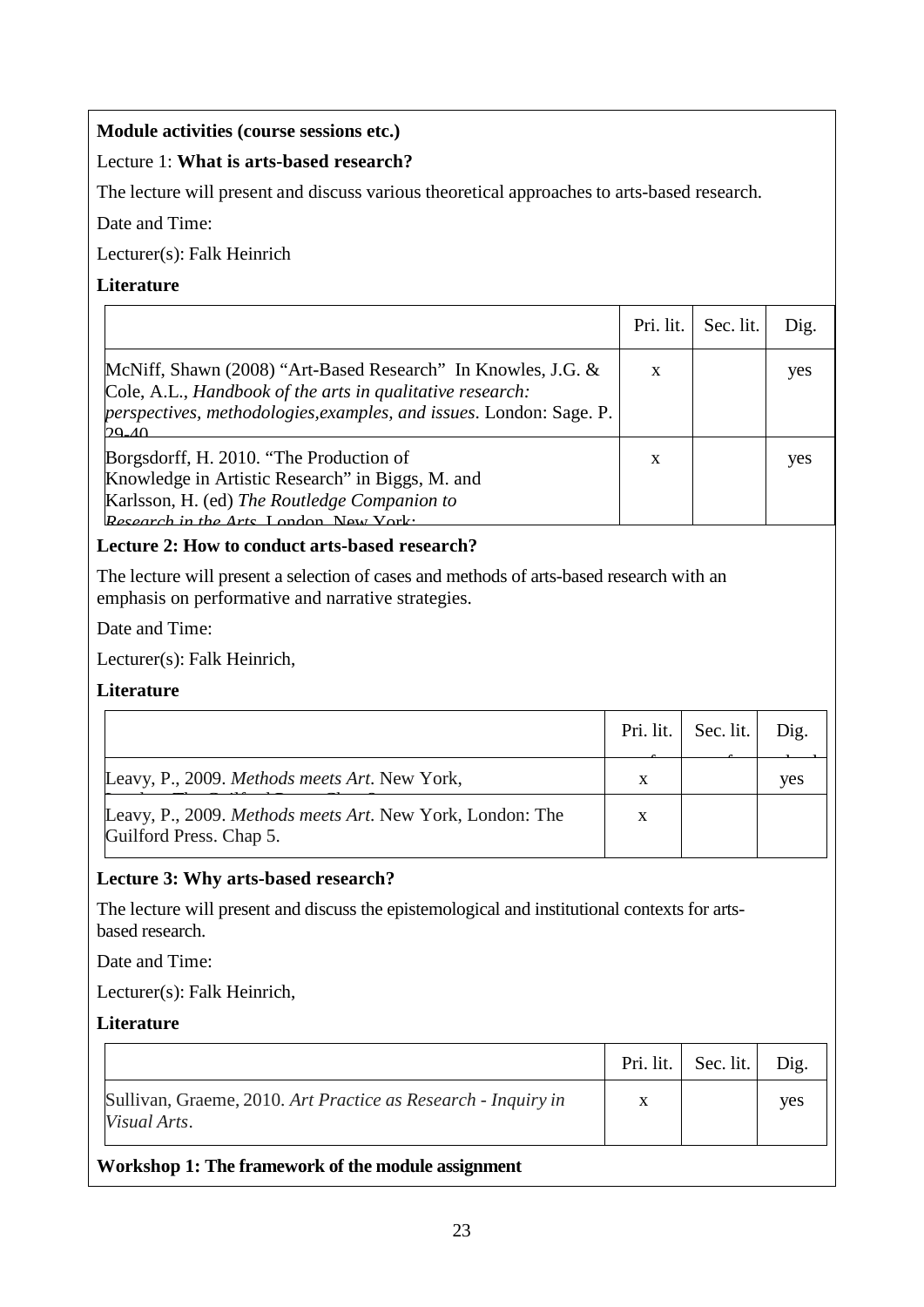The module/course contains four lectures given by the module responsible and four workshops, where the students will present and discuss their design, progress, outcome of implementation and evaluation method.

The module and lectures and workshops theoretically and methodically relates to a specific case namely the development of a performance installation lead by Inga Gerner Nielsen and Falk Heinrich. The performance installation *Din fortid er deres fremtid, Dit minde er deres nu,* is part of educational course *Den Interaktive Performers Talentudvikling* funded by KulturKanten Nordjylland *(\** for a short description of the performance see further down). The performance uses interview techniques as performative, interactive methods.

The assignment consists of either an arts-based research design and/or an empirical research, both consisting of research design, implementation and findings. The art-based research option necessitates the participation as performer in the performance installation. The second option entails an empirical observation of the making (rehearsals) and the performance proper.

Thus, ArT5 students will have the opportunity to

- 1. fully participate in this course (as part of the module Art-Based Research) developing and performing in the installation and thus creating their art-based research design and find forms of documentation and reflection or
- 2. devise and apply a research protocol on the bases of questionnaires and interviews as empirical method with the aim to analyze specific rehearsals and the final installation.

The examination consists of

- 1. a written part (10 pages per group) that describes, argues and documents the chosen approach to art-based research and presents its findings
- 2. an oral examination with external censor

\* The performance installation *Din fortid er deres fremtid, Dit minde er deres nu* is the title of a performance installation lead by Inga garner Nielsen: the fictional and narrative framework is that a group of young people of the future (A.D. 2039) need to rebuild memories about today. They will meet in an ancient library and go back to our point in time  $(A.D. 2018)$  using performance as a way to embody the past and the future in the present; inspired by literature and by the words of those who made Europe, they want to find themselves in our present and past as we want to find ourselves in their future sensuously contemplating the contemporary possibilities that will sketch the future. Conceptually, these persons are performers, who interact with the audience by immersing the audience/participants in a dialogue about future memories and envisioned pasts thereby helping them to collect and arrange memories from 2018. The performance is durational: people can come and go as they wish, or just look into the installation from the outside at what the performers and the participants are doing. The performance installation is part of educational course *Den Interaktive Performers Talentudvikling* funded by KulturKanten Nordjylland.

Date and Time:

Lecturer(s): Falk Heinrich,

## **Literature**

|             | Pri. lit.   Sec. lit.   Dig. |  |
|-------------|------------------------------|--|
| <b>NTNT</b> |                              |  |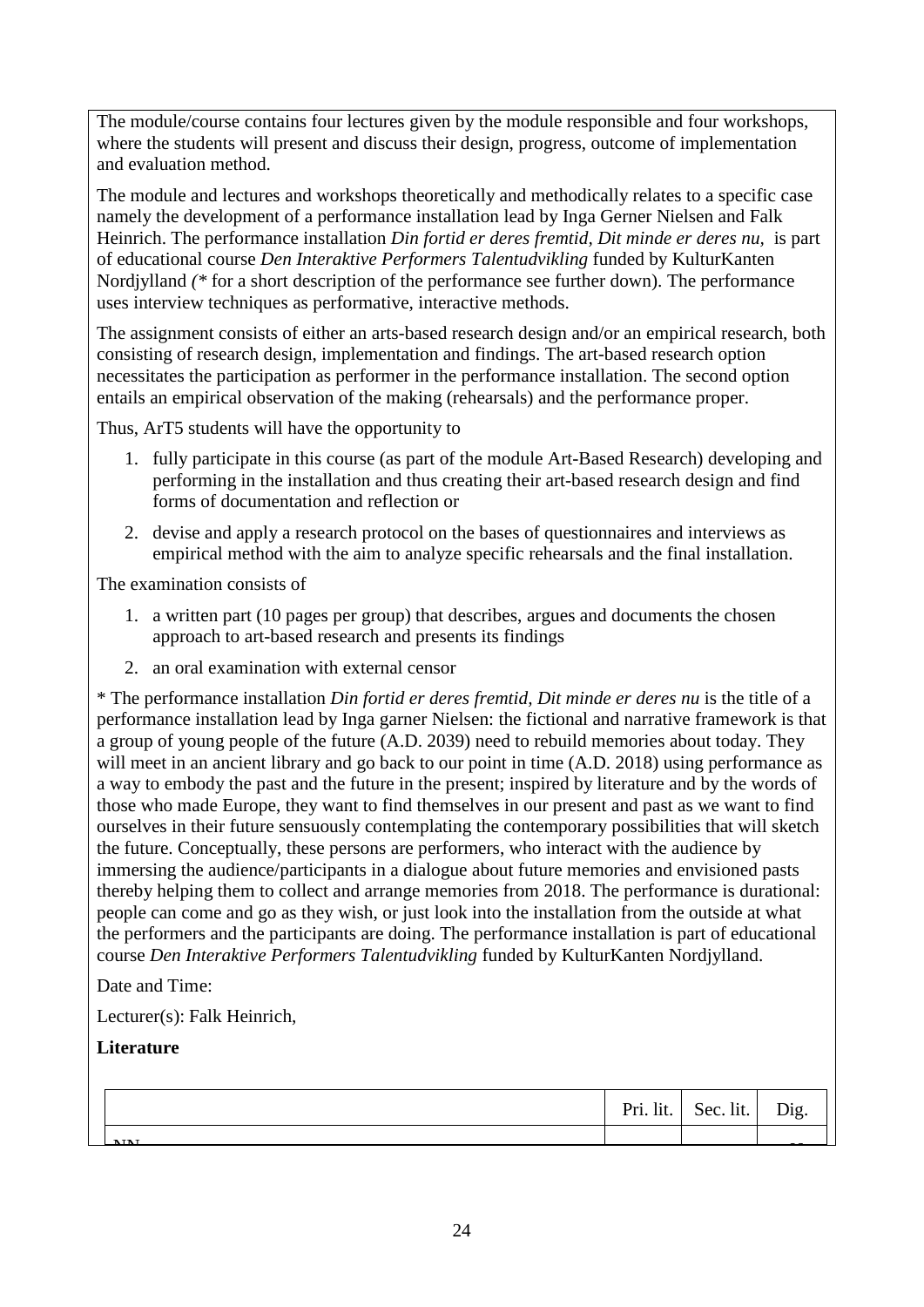| Candy, L. and Edmonds, E., 2010. "The Role of the Artefact and |  | <b>ves</b> |
|----------------------------------------------------------------|--|------------|
| Framework for Practice-Based Research" in Biggs, M. and        |  |            |
| Karlsson, H. (ed) The Routledge Companion to Research in the   |  |            |
| Arts. London, New York: Routledge.                             |  |            |

## **Workshop 2: Initial research design and its problem (formulations)**

The workshop consists of presentations and discussions of the student groups' initial research design and its artistic and academic foundations.

Date and Time:

Lecturer(s): Falk Heinrich

## **Literature**

|                                                                                                                                                                                                                                    | Pri. lit. Sec. lit. | Dig. |
|------------------------------------------------------------------------------------------------------------------------------------------------------------------------------------------------------------------------------------|---------------------|------|
| Handbook of the Arts in Qualitative Research: Perspectives,<br>Methodologies, Examples, and Issues, Edited by: J. Gary Knowles<br>& Ardra L. Cole http://methods.sagepub.com/book/handbook-of-<br>the-arts-in-qualitative-research | X                   |      |

## **Workshop 3: Arts-Based Research in Progress**

Student presentation of project process and first findings in form of observations, data collections, analysis, etc.

Date and Time:

Lecturer(s): Falk Heinrich

#### **Lecture 4: Evaluating and reflecting arts-based research**

The lecture will present and discuss types and modes of arts-based research findings and its notion(s) of knowledge.

Date and Time:

Lecturer(s): Falk Heinrich

**Literature**

Pri. lit. Sec. lit. Dig.

| Biggs; Karlson (2011) "Evaluating Quality in Artistic Research" no of p.no of p.upload                     |            |
|------------------------------------------------------------------------------------------------------------|------------|
| in Biggs; Karlson (eds) Routledge Companion to Research in the<br><i>Arts.</i> Routledge: London, New York | <b>ves</b> |

## **Workshop 4: Final presentation of the arts- based research projects**

Presentation of the student projects' findings in terms of artistic and academic knowledge, its formats and dissemination possibilities.

Presentation and clarification of the assessment and its requirements.

Date and Time: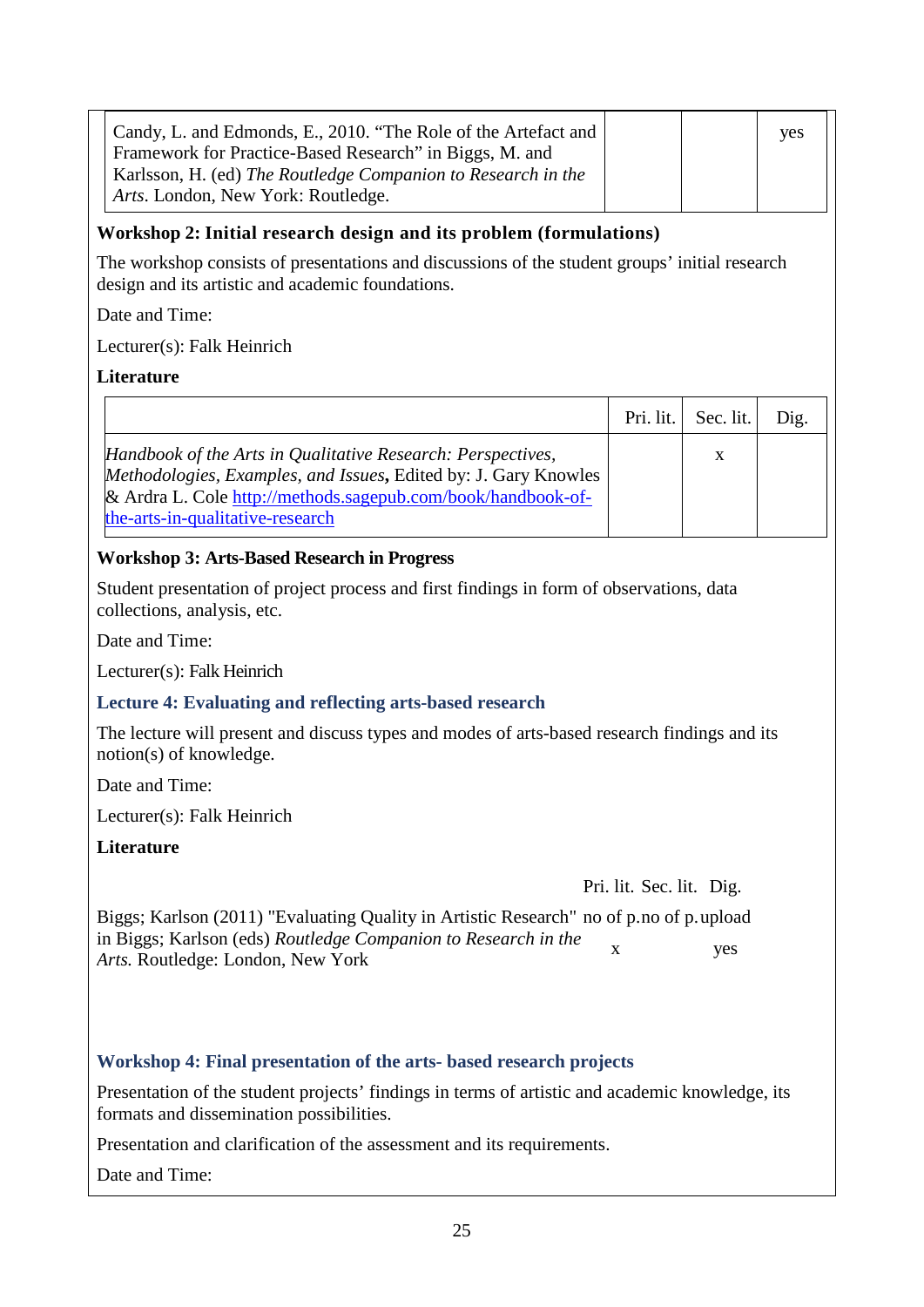Lecturer(s): Falk Heinrich

## **Examination**

## **Examination 17**

An external oral examination in **Module 17 "Art-Based Research"** (Kunstnerisk forskning).

#### **Form of examination**: a)

For the examination students are required to produce an artistic research design and an academic report/paper, which must not exceed 10 pages.

**Evaluation**: Pass/Fail.

Credits: 5 ECTS

#### **Module 18**

## **Module 18 Multimedia Programming (5ECTS)**

Multimedia Programming" (Elective)

5 ECTS

#### **Location**

5. Semester

#### **Module coordinator**

Markus Löchtefeld

#### **Type/Method and language**

Individual or small groups

English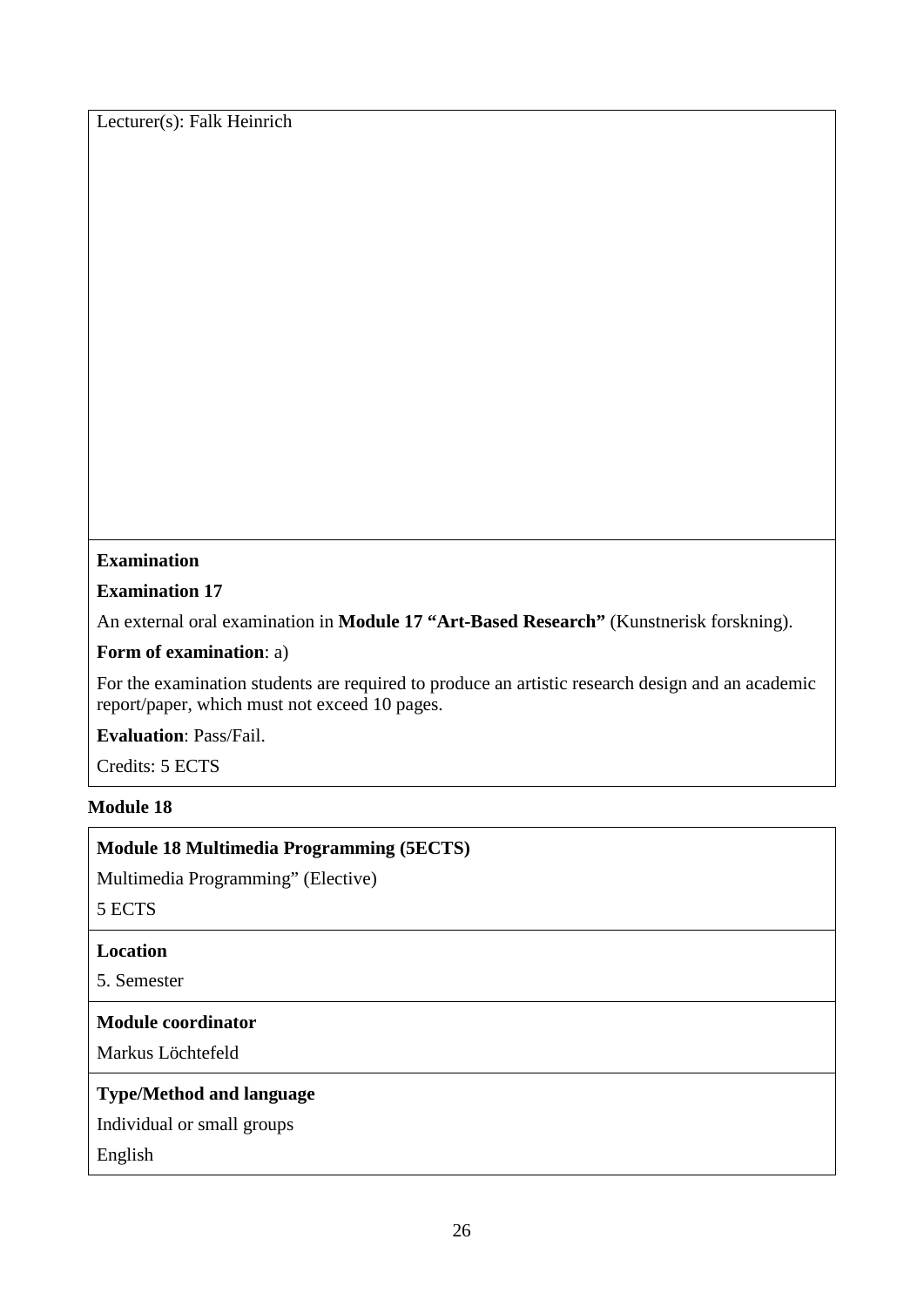## **Learning objectives:**

During this module, students should acquire:

## Basic **knowledge** about

• advanced topics of software development relevant to the design and implementation of multimedia software applications, e.g., software design patterns, programming mobile devices and other embedded systems, network programming, and VR and AR programming

## **Skills** in

• applying a variety of intermediate and advanced software technologies, techniques and methods in the construction of effective and efficient multimedia software applications

## **Competencies** in

- analyzing multimedia software engineering problems and select, apply and evaluate appropriate technologies in developing successful solutions
- applying advanced concepts in multimedia programming and software engineering.

## **Academic content**

The goal of this module is to strengthen a student"s capacity to participate in multimedia application and software development. This puts the student in a position to take advantage of a significant amount of prior work by integrating a variety of software libraries on a variety of platforms.

#### **Scope and expected performance**

5 ECTS credits. 1 ECTS credit = 27,5 hours of work. 5 ECTS = 137,5 hours of work consisting of preparation for course sessions, course participation, group work, exercises, counselling and exams.

## **Module activities (course sessions etc.)**

The aim of this course is to introduce students to the theoretical and practical aspects of robotic art. The course places equal emphasis on both aesthetic and technical concerns so students can develop competencies in the creation of an aesthetically engaging autonomous art work. Students will learn how to design, program and execute a computer-controlled work of art using models such as random walks and Markov chains. Students will also confront issues in planning, coordination, and control that arise when transitioning from computer simulation to the physical world. Students will be provided with materials to develop softrobotic prototypes and to experiment with other prototypes. Prior experience in imperative and object-oriented programming (e.g., C++ or Processing) is required.

There are two assignments: (1) a midterm presentation and (2) the completion of a group-based mini-project incorporating computer-controlled robotics. The mini-project must be accompanied by a written report and oral presentation summarizing the project, method, approach, and conclusions (10 pages maximum).

#### **Lesson 1: Robotic Art**

**Lecture** 

Lecturer: Elizabeth Jochum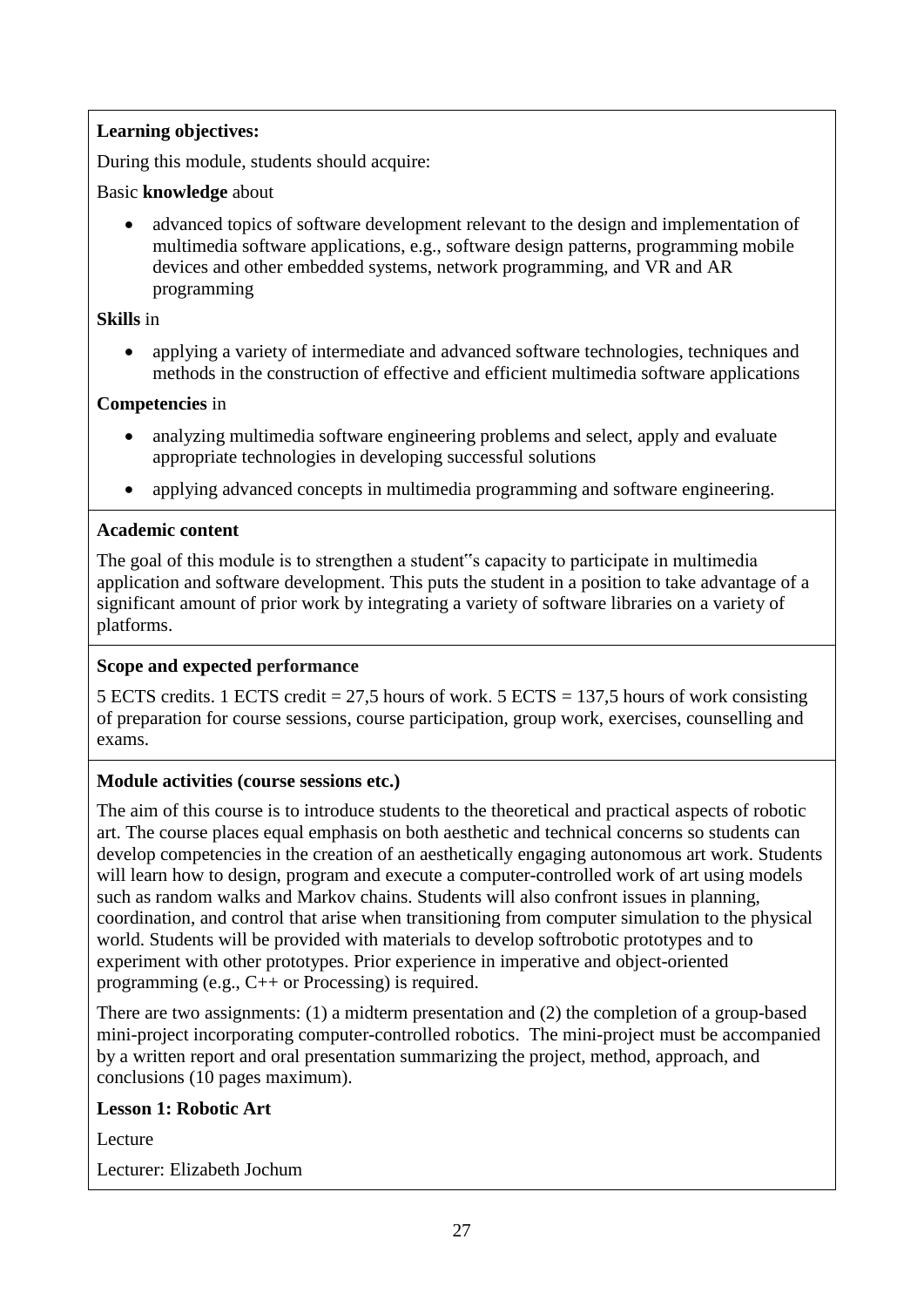Origins and development of robotic art from 20th century-present.

This course provides an overview of robotic art from kinetic sculpture to contemporary robotic art.

## **Literature**

|                                                                                                  | Pri. lit.<br>no of p. | Sec. lit.<br>no of p. | Dig.<br>upload |
|--------------------------------------------------------------------------------------------------|-----------------------|-----------------------|----------------|
| "History of Robotic Art" (Eduardo Kac)                                                           | 11                    |                       | Yes            |
| Robotics and Art, Computationalism and Embodiment (Penny)                                        | 20                    |                       | Yes            |
| Robotic Creatures: Anthropomorphism and interaction in<br>Contemporary Art (Ghedini; Bergamasco) | 6                     |                       | Yes            |

## **Lesson 2: Language of Motion - Theory**

Lecture

Lecturer: Elizabeth Jochum

Kinesics, flocking/swarming: What do these behaviors and motions indicate about narrative? What narrative, interactive, or dramaturgical potential can we tap into using these external physical behaviors? This lecture considers the use of flocking and swarming algorithms in robotic art installations.

## **Literature**

|                                                                                                                        | Pri. lit.<br>no of p. | Sec. lit.<br>no of p. | Dig.<br>upload |
|------------------------------------------------------------------------------------------------------------------------|-----------------------|-----------------------|----------------|
| A New Kind of Art (Artsbot) (Moura and Pereira)                                                                        | 8                     |                       | Yes            |
| "So You Think You Can Dance" (Schoellig et al.)                                                                        | 25                    |                       | Yes            |
| Reynolds, C. W. (1987). Flocks, herds, and schools: A<br>distributed behavioral model. Computer Graphics, 21(4):25-34. |                       | 10                    | Yes            |
| "Generating Music from Flocking Dynamics" (Hueppe et al.)                                                              |                       | 24                    | Yes            |

## **Lesson 3: Language of Motion - Programming**

Lecture + Exercise

Lecturer: Markus Löchtefeld

Introduction to the concepts of turtles and random walks as a means for executing basic motions as well as how to implement those using the Processing programming language. **Literature**

|  |  | Pri. lit.   Sec. lit.   Dig.<br>$\vert$ no of p. $\vert$ no of p. $\vert$ upload |  |  |
|--|--|----------------------------------------------------------------------------------|--|--|
|--|--|----------------------------------------------------------------------------------|--|--|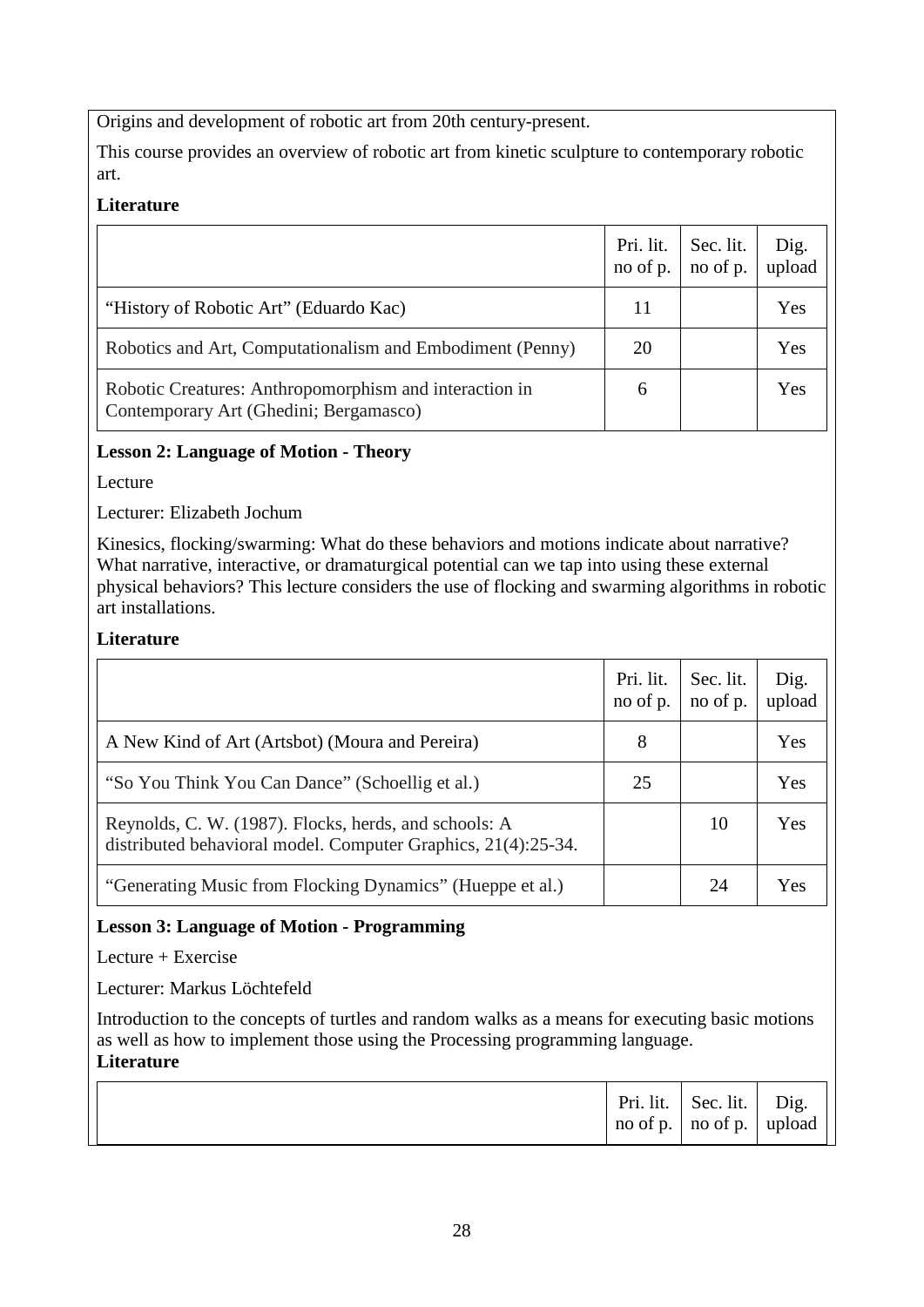| Random walk - Wikipedia,<br>https://en.wikipedia.org/wiki/Random_walk                                                     |   | Yes            |
|---------------------------------------------------------------------------------------------------------------------------|---|----------------|
| Abelson, H. and diSessa, A. A. (1980). Turtle Geometry: The<br>Computer as a Medium for Exploring Mathematics. MIT Press. |   | N <sub>0</sub> |
| Pearson, K. (1905). The problem of the random walk. Nature,<br>72:294, 318, 342.                                          |   | No             |
| Braitenberg, V. (1984). Vehicles: Experiments in Synthetic<br>Psychology. MIT Press.                                      | 3 | No             |

## **Lesson 4: Language of Motion – Programming II**

Lecture + Exercise

Lecturer: Markus Löchtefeld

Composing simple motions with state transition networks (Markov chains). Non-functional animations and simulated interactions.

#### **Literature**

|                                                                                                    | Pri. lit.<br>no of p. | Sec. lit.<br>no of p. | Dig.<br>upload |
|----------------------------------------------------------------------------------------------------|-----------------------|-----------------------|----------------|
| Powell, V. (2014). Markov chains.<br>$(http://setosa.io/blog/2014/07/26/markov-chains/index.html)$ |                       |                       | Yes            |
| "Designing Robots with Motion in Mind" (Hoffman and Ju)                                            | 32                    |                       | Yes            |
| "Ontology of Robot Theatre" (Lu)                                                                   | 6                     |                       | Yes            |
| "Unlocking the expressivity of point lights" - Chris Harrison et al.<br><b>CHI 2012</b>            |                       | 10                    | Yes            |

## **Lesson 5+6+7+8: Soft Robotics**

Workshop

Lecturer: Jonas Jørgensen (ITU)

Soft robots have the potential to change what we use robots for and challenge how we perceive them. Material scientists, roboticists, computer scientists and biologists are working together to challenge the notion of what a robot can be. Researchers are trying to build sustainable robots of materials that perish after they have completed their task. Students will explore the artistic aspects of soft robots as relational and processual objects through hands-on techniques. The workshop explores not what softness is, but what softness can do.

## **Literature**

|  |  | Pri. lit.   Sec. lit.   Dig.<br>$\vert$ no of p. $\vert$ no of p. $\vert$ upload |  |  |
|--|--|----------------------------------------------------------------------------------|--|--|
|--|--|----------------------------------------------------------------------------------|--|--|